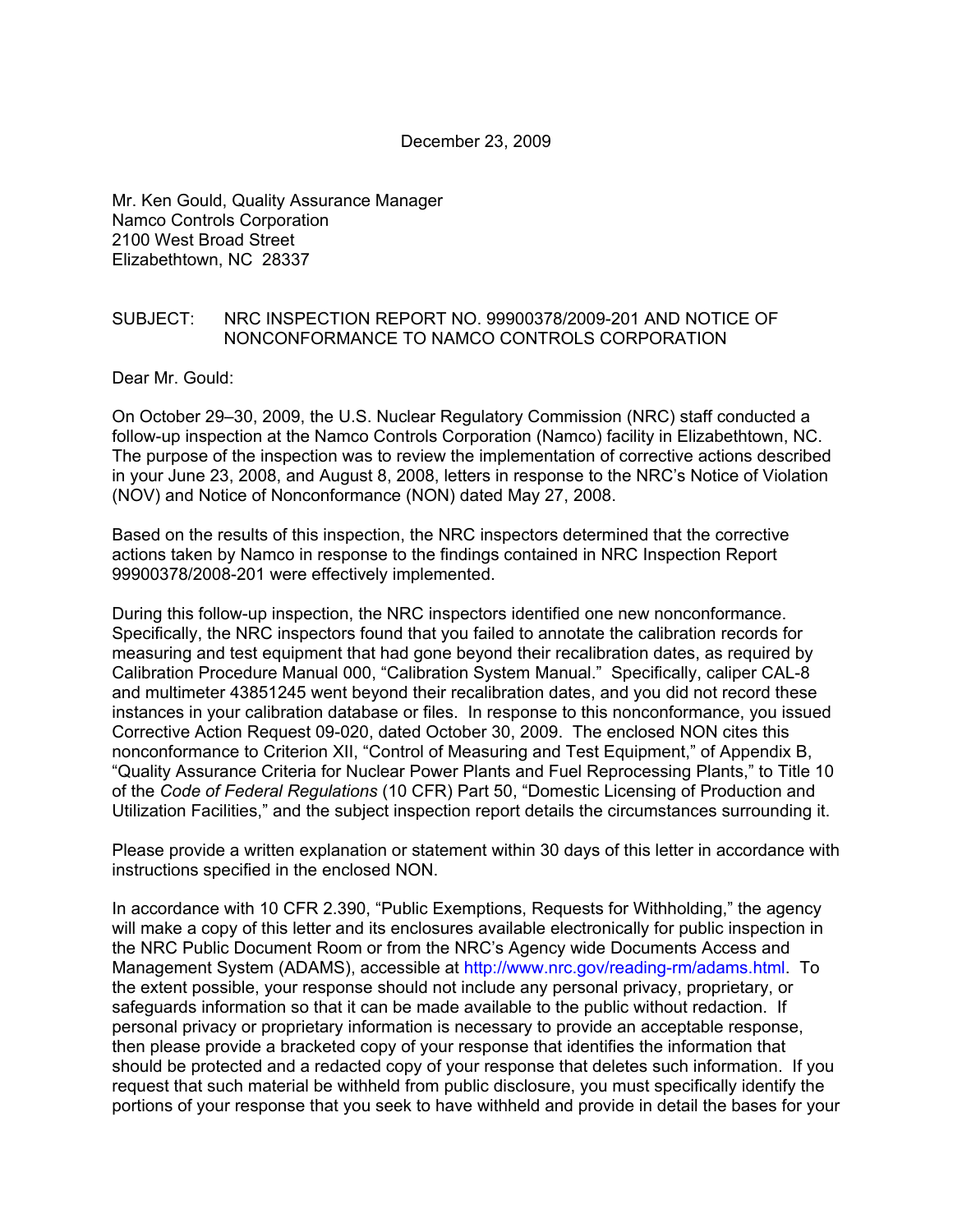claim (e.g., explain why the disclosure of information will create an unwarranted invasion of personal privacy or provide the information required by 10 CFR 2.390(b) to support a request for withholding confidential commercial or financial information). If safeguards information is necessary to provide an acceptable response, please provide the level of protection described in 10 CFR 73.21, "Requirements for the Protection of Safeguards Information."

Sincerely,

# */RA for/*

Richard A. Rasmussen, Chief Quality and Vendor Branch 2 Division of Construction Inspection and Operational Programs Office of New Reactors

Docket No.: 99900378

Enclosures:

- 1. Notice of Nonconformance
- 2. Inspection Report No. 99900378/2009-201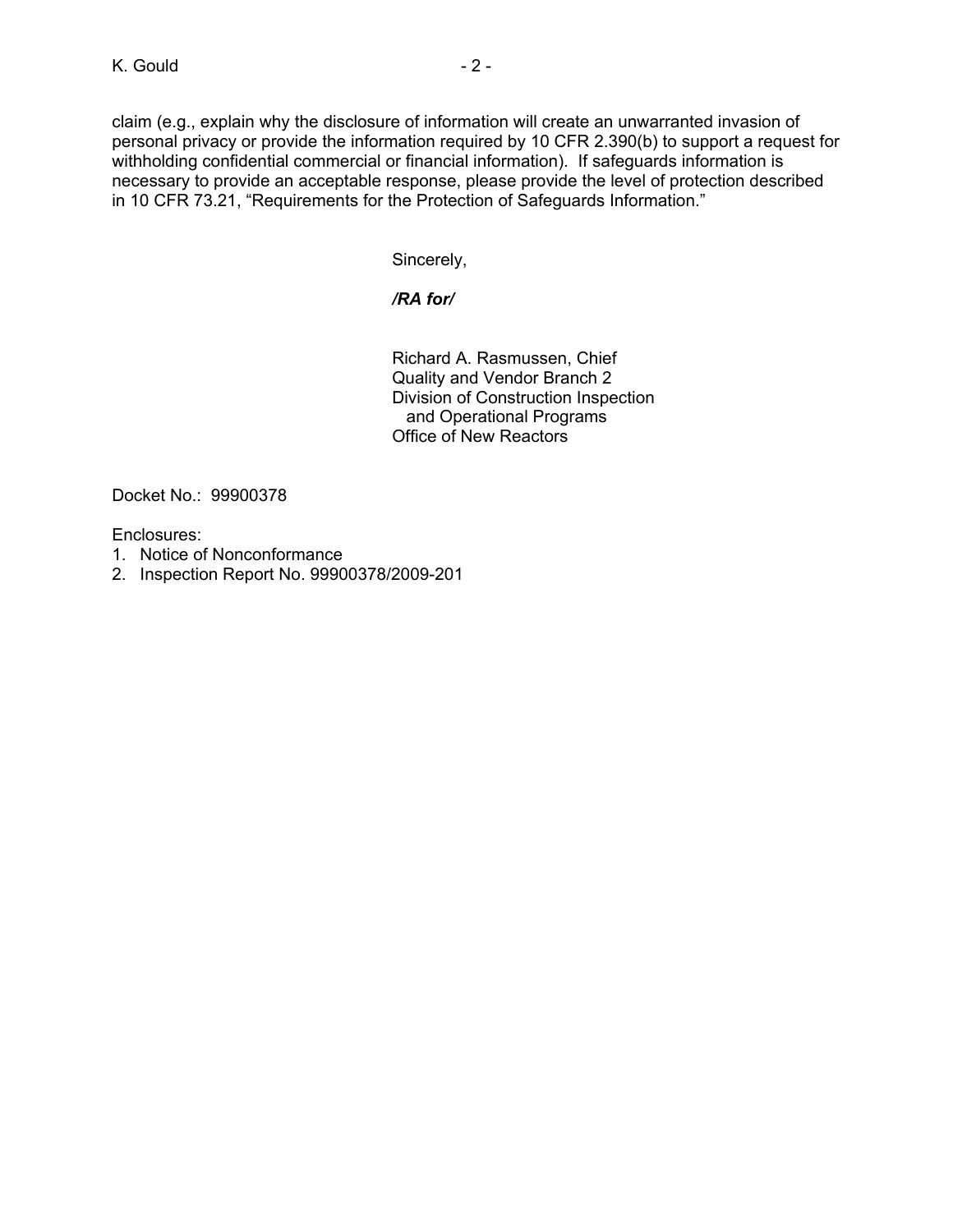claim (e.g., explain why the disclosure of information will create an unwarranted invasion of personal privacy or provide the information required by 10 CFR 2.390(b) to support a request for withholding confidential commercial or financial information). If safeguards information is necessary to provide an acceptable response, please provide the level of protection described in 10 CFR 73.21, "Requirements for the Protection of Safeguards Information."

Sincerely,

### */RA for/*

Richard A. Rasmussen, Chief Quality and Vendor Branch 2 Division of Construction Inspection and Operational Programs Office of New Reactors

Docket No.: 99900378

Enclosures:

- 1. Notice of Nonconformance
- 2. Inspection Report No. 99900378/2009-201

### DISTRIBUTION:

RidsNroDcipCQVP RidsNroDcipCQVB **GTracy JTappert** RWild KKavanagh TFrye kgould@dancon.com

### ADAMS Accession No.: **ML093570155**

| <b>OFFICE</b> | NRO/DCIP/CQVB           | NRO/DCIP/CQVB           | NRO/DCIP/CQVB         |
|---------------|-------------------------|-------------------------|-----------------------|
| <b>NAME</b>   | TSakadales (DSinks for) | GNewman                 | MMorgan (GNewman for) |
| <b>DATE</b>   | 12/23/09                | 12/23/09                | 12/23/09              |
| <b>OFFICE</b> | NRO/DCIP/CCIB/TL        | NRO/DCIP/CQVB/BC        |                       |
| <b>NAME</b>   | <b>TFrye</b>            | RRasmussen (DSinks for) |                       |
| <b>DATE</b>   | 12/23/09                | 12/23/09                |                       |

# **OFFICIAL RECORD COPY**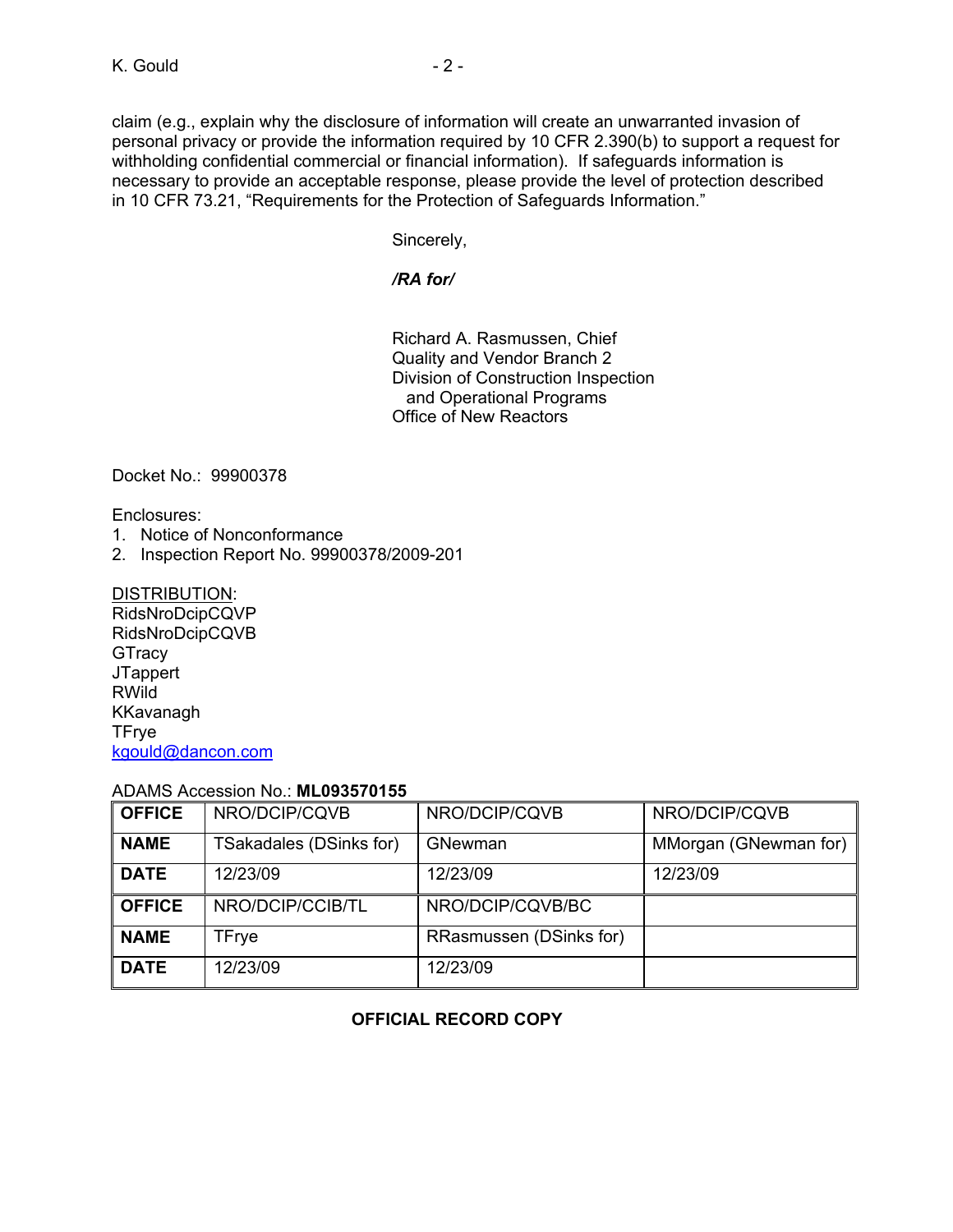#### **NOTICE OF NONCONFORMANCE**

Ken Gould, Quality Assurance Manager Docket No: 99900378 Namco Controls Corporation **Inspection Report No.: 2009-201** 2100 West Broad Street Elizabethtown, NC 28337

On October 29–30, 2009, the U.S. Nuclear Regulatory Commission (NRC) conducted an inspection at the Namco Controls Corporation (Namco) facility in Elizabethtown, NC. Based on the results of the inspection, the NRC inspectors found that Namco had not conducted certain activities in accordance with the NRC requirements that were contractually imposed upon it by NRC licensees.

 Criterion XII, "Control of Measuring and Test Equipment," of Appendix B, "Quality Assurance Criteria for Nuclear Power Plants and Fuel Reprocessing Plants," to Title 10 of the *Code of Federal Regulations* (10 CFR) Part 50, "Domestic Licensing of Production and Utilization Facilities," states, in part, that "measures shall be established to assure that tools, gages, instruments, and other measuring and test devices used in activities affecting quality are properly controlled, calibrated, and adjusted at specified periods to maintain accuracy within necessary limits."

 Section XII, "Control of Measuring and Test Equipment," of the Namco Qualified Products Quality Control Manual describes the requirements for the calibration, identification, and control of measuring and test equipment (M&TE).

 Namco Calibration Procedure Manual (CPM) 000, "Calibration System Manual," Revision Y, provides for the identification, calibration, and control of M&TE. Section 9.0 of CPM-000 contains requirements for out of calibration conditions. Section 9.3 requires the inspector to annotate the calibration record for M&TE out of calibration or beyond its recalibration date.

 Contrary to the above, as of October 30, 2009, Namco failed to annotate the calibration records for nuclear product M&TE beyond its recalibration date. Specifically, caliper CAL-8 and multimeter 43851245 went beyond their recalibration dates, and Namco failed to record these instances in its calibration database or files.

This issue has been identified as Nonconformance 99900378/2009-201-01.

Please provide a written statement or explanation to the U.S. Nuclear Regulatory Commission, ATTN: Document Control Desk, Washington, DC 20555-0001 with a copy to Richard A. Rasmussen, Chief, Quality and Vendor Branch 2, Division of Construction Inspection and Operational Programs, Office of New Reactors, within 30 days of the date of the letter transmitting this Notice of Nonconformance. This reply should be clearly marked as a "Reply to a Notice of Nonconformance" and should include for each noncompliance: (1) the reason for the noncompliance, or if contested, the basis for disputing the noncompliance; (2) the corrective steps that have been taken and the results achieved; (3) the corrective steps that will be taken to avoid noncompliances; and (4) the date when your corrective action will be completed. Where good cause is shown, consideration will be given to extending the response time.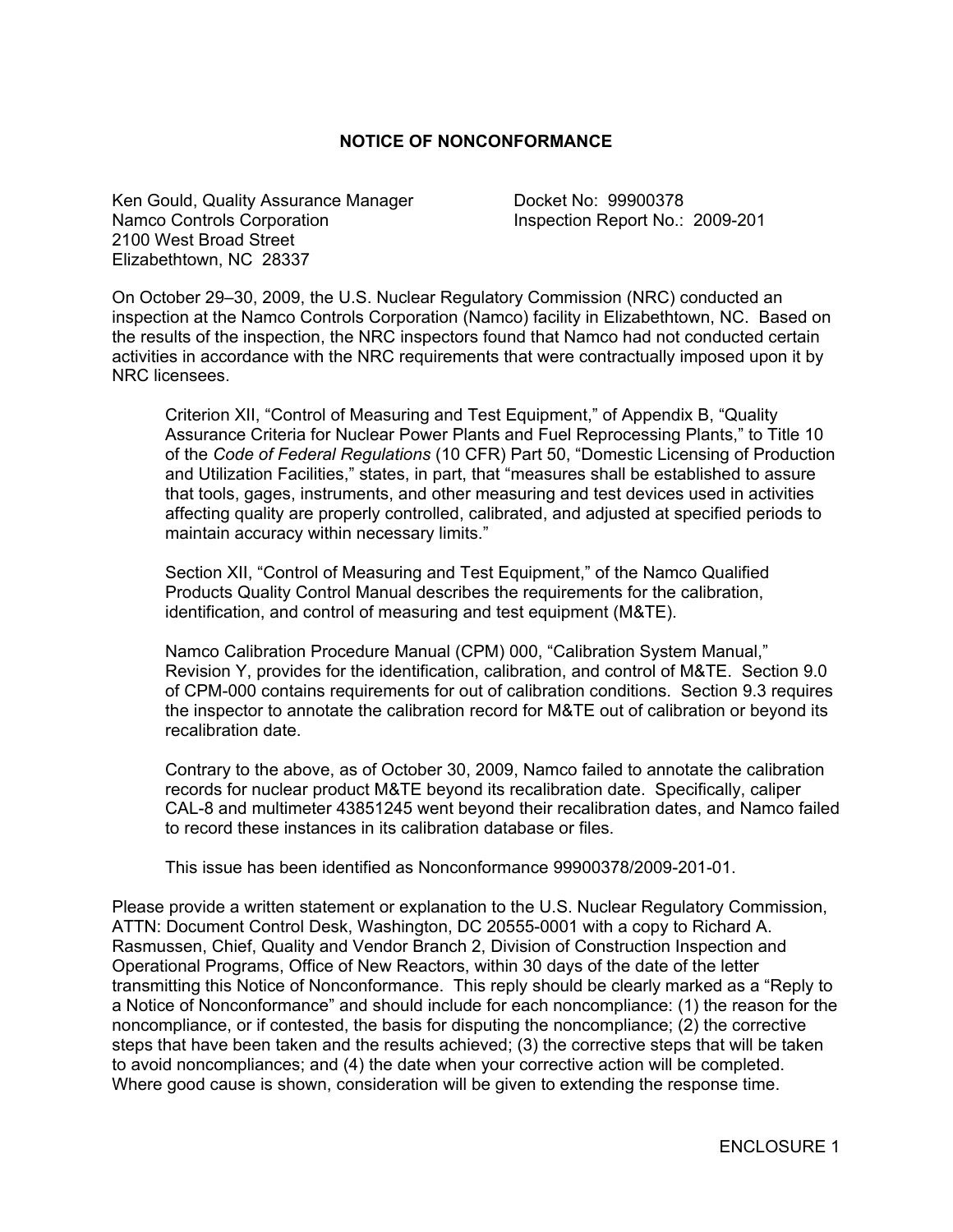Because your response will be made available electronically for public inspection in the NRC Public Document Room or from the NRC's document system (ADAMS), to the extent possible, it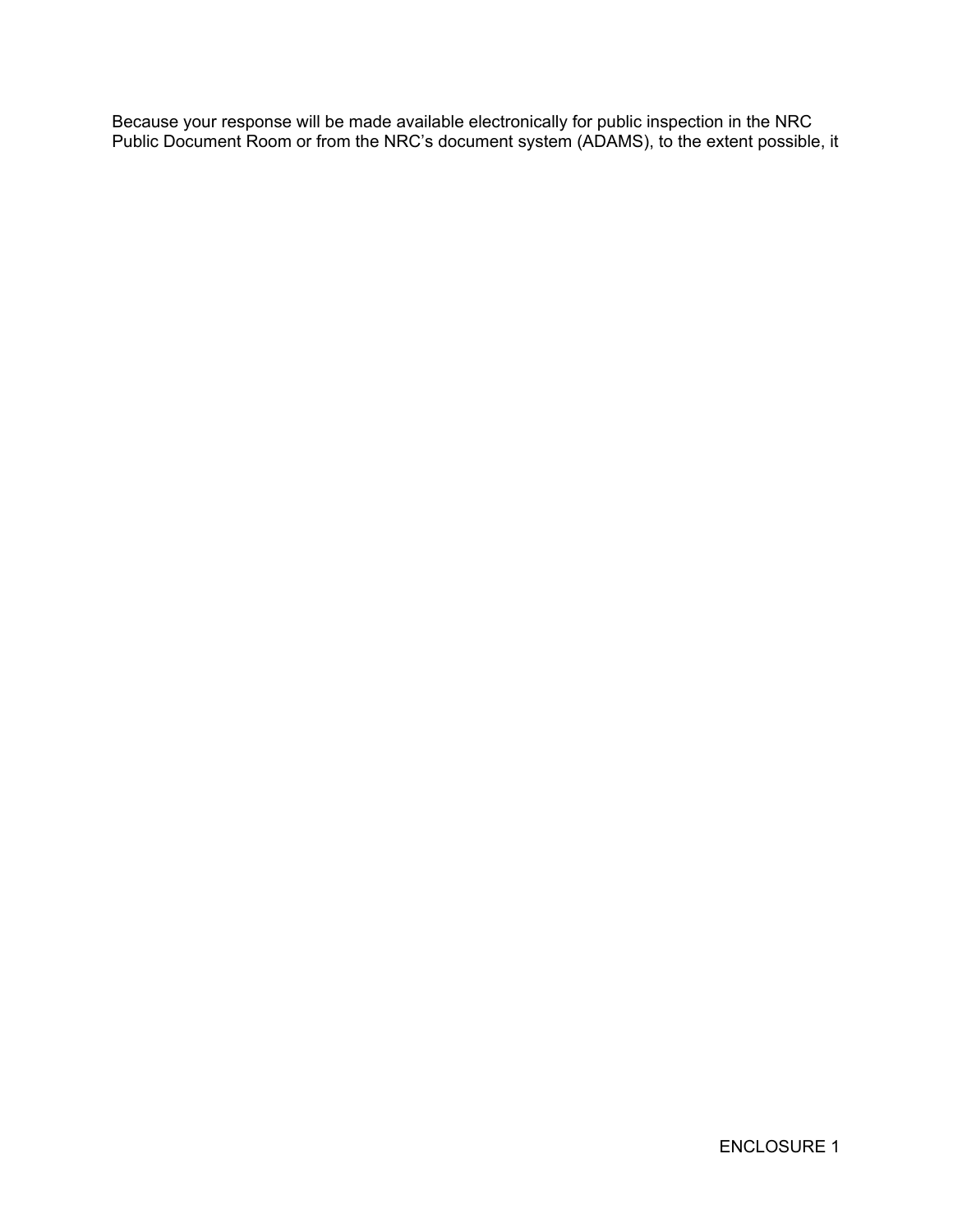should not include any personal privacy, proprietary, or safeguards information so that it can be made available to the public without redaction. ADAMS is accessible from the NRC Website at http://www.nrc.gov/reading-rm/adams.html. If personal privacy or proprietary information is necessary to provide an acceptable response, then please provide a bracketed copy of your response that identifies the information that should be protected and a redacted copy of your response that deletes such information. If you request withholding of such material, you must specifically identify the portions of your response that you seek to have withheld and provide in detail the bases for your claim of withholding (e.g., explain why the disclosure of information will create an unwarranted invasion of personal privacy or provide the information required by 10 CFR 2.390(b) to support a request for withholding confidential commercial or financial information). If safeguards information is necessary to provide an acceptable response, please provide the level of protection, described in 10 CFR 73.21.

Dated at Rockville, Maryland, this 23<sup>rd</sup> day of December 2009.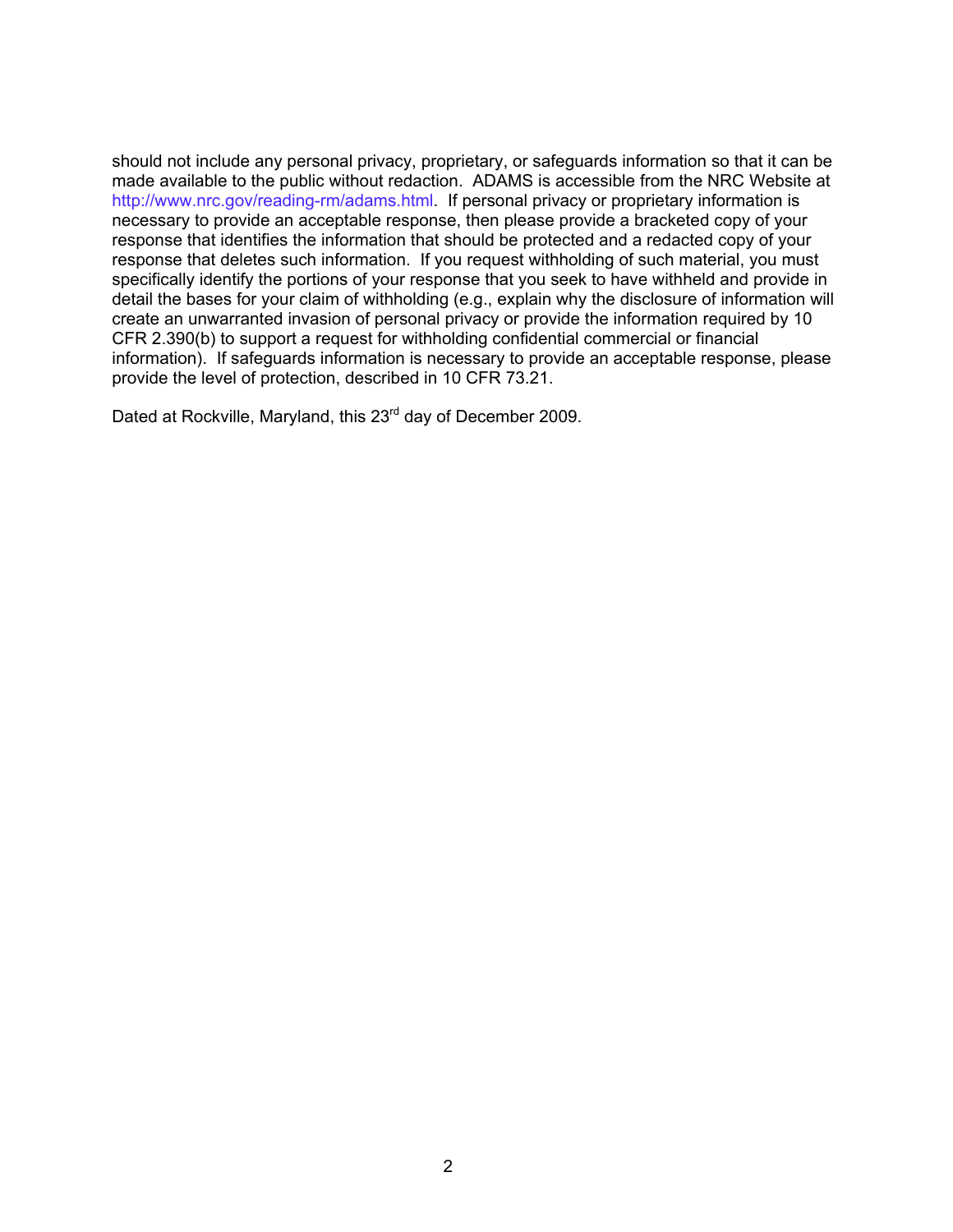#### U.S. NUCLEAR REGULATORY COMMISSION OFFICE OF NEW REACTORS DIVISION OF CONSTRUCTION INSPECTION AND OPERATIONAL PROGRAMS VENDOR INSPECTION REPORT

| Docket No.:              | 99900378                                                                                                                                                                                                                                                                                                                                                                                                                                                                            |                                             |  |
|--------------------------|-------------------------------------------------------------------------------------------------------------------------------------------------------------------------------------------------------------------------------------------------------------------------------------------------------------------------------------------------------------------------------------------------------------------------------------------------------------------------------------|---------------------------------------------|--|
| Report No.:              | 99900378/2009-201                                                                                                                                                                                                                                                                                                                                                                                                                                                                   |                                             |  |
| Vendor:                  | <b>Namco Controls Corporation</b><br>2100 West Broad Street<br>Elizabethtown, NC 28337                                                                                                                                                                                                                                                                                                                                                                                              |                                             |  |
| Vendor Contact:          | Ken Gould<br><b>Quality Assurance Manager</b><br>(910) 879-5812<br>kgould@dancon.com                                                                                                                                                                                                                                                                                                                                                                                                |                                             |  |
| Nuclear Industry:        | Namco Controls Corporation (Namco) is a Danaher Sensors and<br>Controls Group company, co-located with several Danaher<br>Corporation companies, including Joslyn Clark Controls, Inc.;<br>Dolan-Jenner Industries; and Danaher Industrial Controls. Namco<br>manufactures limit switches, solenoids, proximity switches,<br>position switches, and special application products for commercial<br>and industrial uses and for a line of nuclear limit switches and<br>accessories. |                                             |  |
| <b>Inspection Dates:</b> | October 29-30, 2009                                                                                                                                                                                                                                                                                                                                                                                                                                                                 |                                             |  |
| Inspectors:              | Michael J. Morgan<br>Garrett A. Newman                                                                                                                                                                                                                                                                                                                                                                                                                                              | Team Leader, NRO/DCIP/CQVB<br>NRO/DCIP/CQVB |  |
| Approved by:             | /RA/<br>Richard A. Rasmussen, Chief<br>Quality and Vendor Branch 2<br>Division of Construction Inspection<br>and Operational Programs<br><b>Office of New Reactors</b>                                                                                                                                                                                                                                                                                                              | 12/23/2009                                  |  |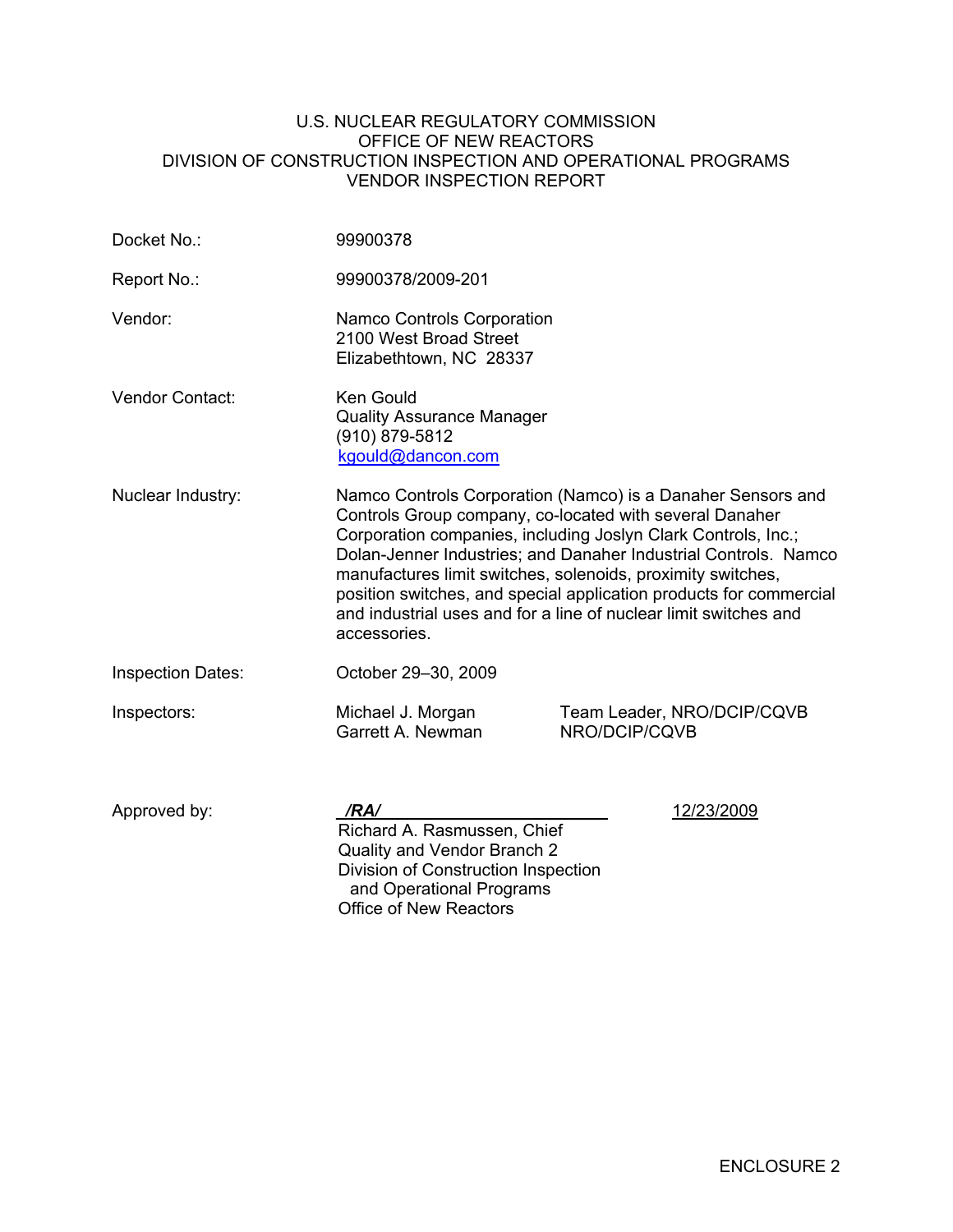## **EXECUTIVE SUMMARY**

Namco Controls Corporation 99900378/2009-201

The purpose of this inspection was to review the Namco Controls Corporation (Namco) corrective action activities described in Namco's response letters dated June 23, 2008, and August 8, 2008. The U.S. Nuclear Regulatory Commission (NRC) conducted the inspection at the Namco facility in Elizabethtown, NC.

The NRC based its inspection on the following:

- Title 10 of the *Code of Federal Regulations* (10 CFR) Part 21, "Reporting of Defects and Noncompliance"
- Appendix B, "Quality Assurance Criteria for Nuclear Power Plants and Fuel Reprocessing Plants," to 10 CFR Part 50, "Domestic Licensing of Production and Utilization Facilities"

The NRC staff implemented Inspection Procedure 43002, "Routine Inspections of Nuclear Vendors," dated October 3, 2007, and Inspection Procedure 36100, "Inspection of 10 CFR Part 21 and 50.55(e) Programs for Reporting Defects and Nonconformance," dated October 3, 2007, during the conduct of this inspection.

The NRC conducted a previous inspection at Namco's facility in Lancaster, SC, in April 2008. During that inspection, the NRC inspectors identified two violations and seven nonconformances. A summary of each is included below:

- Violation 99900378/2008-201-01 was issued because Namco Standard Practice (NSP) Procedure 60-0012, "Reporting of Defects per 10 CFR Part 21," Revision F, issued August 2007, failed to provide appropriate guidance for determining, through an evaluation, that the identified deviation was a defect or a failure to comply associated with a substantial safety hazard as required by the regulation. Furthermore, NSP Procedure 60-0012 failed to provide for verification that the NRC had actually received a facsimile sent by Namco by calling the NRC Operations Center to verify receipt of the facsimile, as required by 10 CFR Part 21. Section 1 of this report further discusses this issue.
- Violation 99900378/2008-201-02 was issued because Namco issued three purchase orders (POs) for nuclear-qualified parts to EGS, Inc., and issued two POs for material testing services to Applied Technical Service, Inc., without specifying that the provisions of 10 CFR Part 21 applied. Section 2 of this report further discusses this issue.
- Nonconformance 99900378/2008-201-03 was issued because Namco's sampling practice for dedicating commercial-grade items did not provide reasonable assurance that all items received from its suppliers would conform to specification requirements. Specifically, Namco's commercial-grade survey process failed to verify that its suppliers' quality assurance (QA) programs provided for the control of critical characteristics. Additionally, Namco did not identify and formally impose the applicable supplier's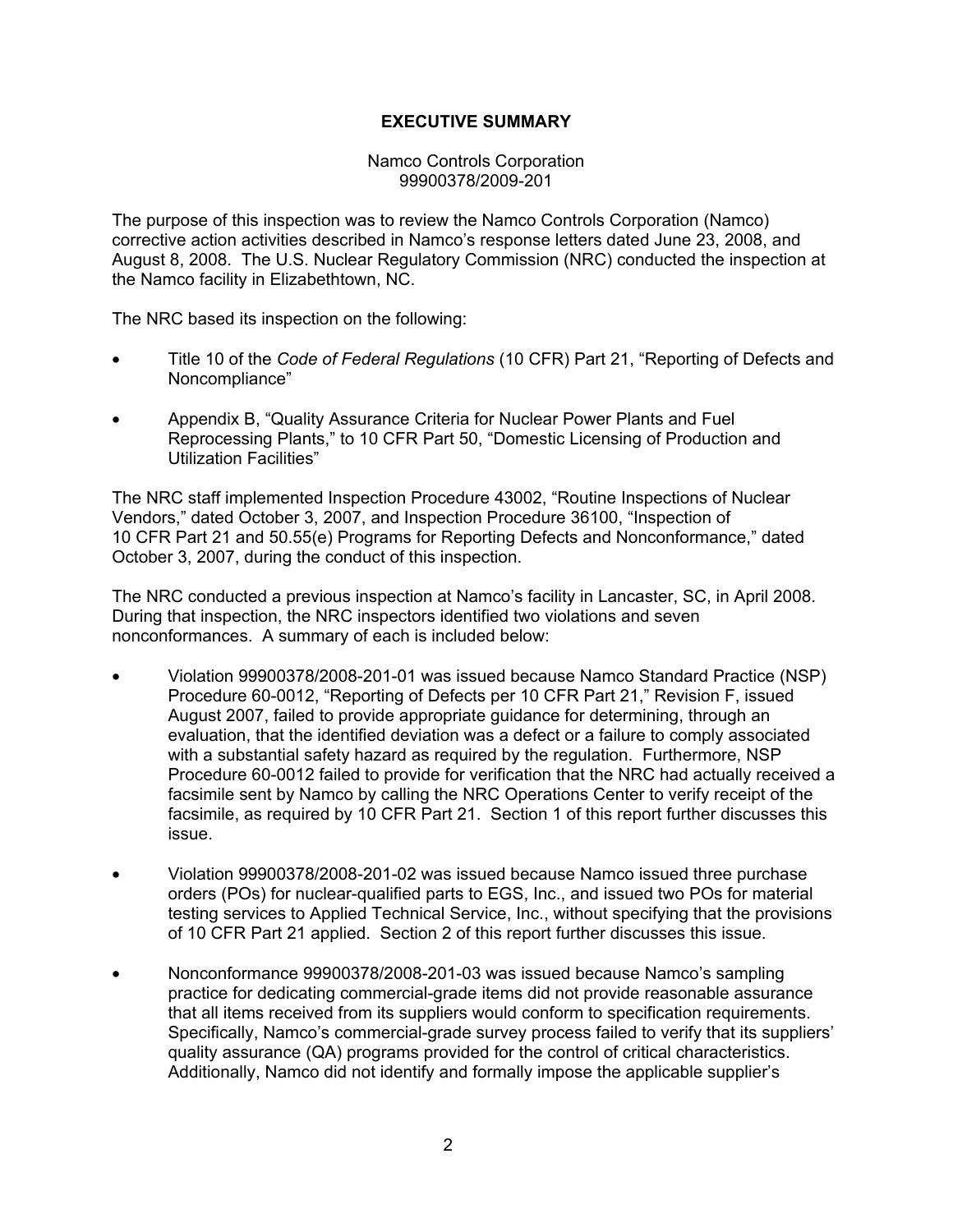program and procedures necessary to control the identified critical characteristics in its procurement documents. Section 3 of this report further discusses this issue.

- Nonconformance 99900378/2008-201-04 was issued because Namco's external audit reports for suppliers of nuclear material, equipment, and services failed to provide sufficient objective evidence to support the auditor's conclusions that suppliers have programs that meet the requirements of Appendix B to 10 CFR Part 50. Section 4 of this report further discusses this issue.
- Nonconformance 99900378/2008-201-05 was issued because Namco failed to provide current and historical calibration records sufficient to support calibration activities for measuring and test equipment (M&TE) used for nuclear products. Specifically, historical calibration records for a selection of M&TE were unavailable at the time of the April 2008 NRC inspection. Additionally, Namco's external audit reports for two commercial calibration suppliers did not provide objective evidence to support the qualifications of the suppliers and the accuracy and adequacy of the M&TE calibrated by the suppliers. Section 5 of this report further discusses this issue.
- Nonconformance 99900378/2008-201-06 was issued because Namco closed four corrective action reports without objective evidence indicating that it had completed all the corrective actions. Section 6 of this report further discusses this issue.
- Nonconformance 99900378/2008-201-07 was issued because Namco had received and accepted a PO from a customer and had subsequently issued an associated Certificate of Compliance that inaccurately reflected the material number. This action was not in compliance with Namco's design control program. Section 7of this report further discusses this issue.
- Nonconformance 99900378/2008-201-08 was issued because the NRC inspectors found several examples of Namco's failure to follow procedures associated with its document control program. Specifically, Namco did not (1) provide formal identification of controlled documents, (2) provide accurate revision numbers of its revision records, (3) maintain a list of controlled copies of its documentation, (4) appropriately file the latest approved revisions of documents, and (5) maintain a master copy of its quality forms in its records storage area. Section 8 of this report further discusses this issue.
- Nonconformance 99900378/2008-201-09 was issued because Namco failed to provide training for all of its quality department associates and because it did not document required training of its preassembly and assembly personnel in accordance with its procedures. Section 9 of this report further discusses this issue.

During this October 2009, inspection, the NRC inspectors concluded that the corrective actions taken by Namco in response to the NOVs and the NONs contained in NRC Inspection Report 99900378/2008-201, were effectively implemented and were in compliance with the applicable requirements of 10 CFR Part 21 and Appendix B to 10 CFR Part 50, with the exception of the areas described below.

The NRC inspectors identified Nonconformance 99900378/2009-201-01 to address the staff's concern with the M&TE controls at Namco. Specifically, Namco failed to annotate the calibration records for nuclear product M&TE that went beyond their recalibration dates, as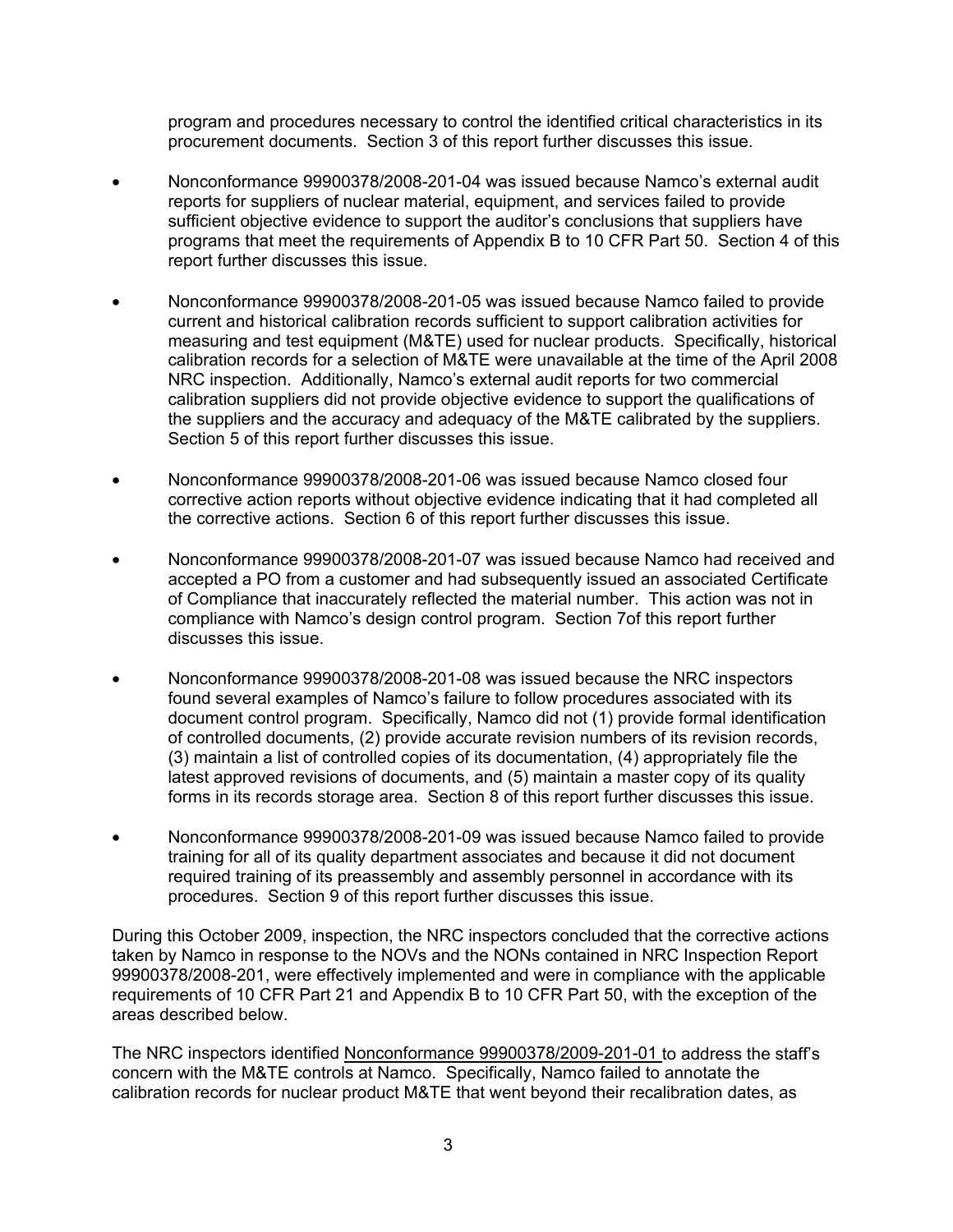required by Namco Calibration Procedure Manual (CPM) 000, "Calibration System Manual," and, in part, by Criterion XII, "Control of Measuring and Test Equipment," of Appendix B to 10 CFR Part 50. Therefore, this issue has been identified as NON 99900378/2009-201-01 and is further discussed in Section 5 of this report.

Following the NRC inspectors' identification of this finding, Namco prepared Corrective Action Request 09-020, dated October 30, 2009, to initiate corrective actions to revise CPM-000.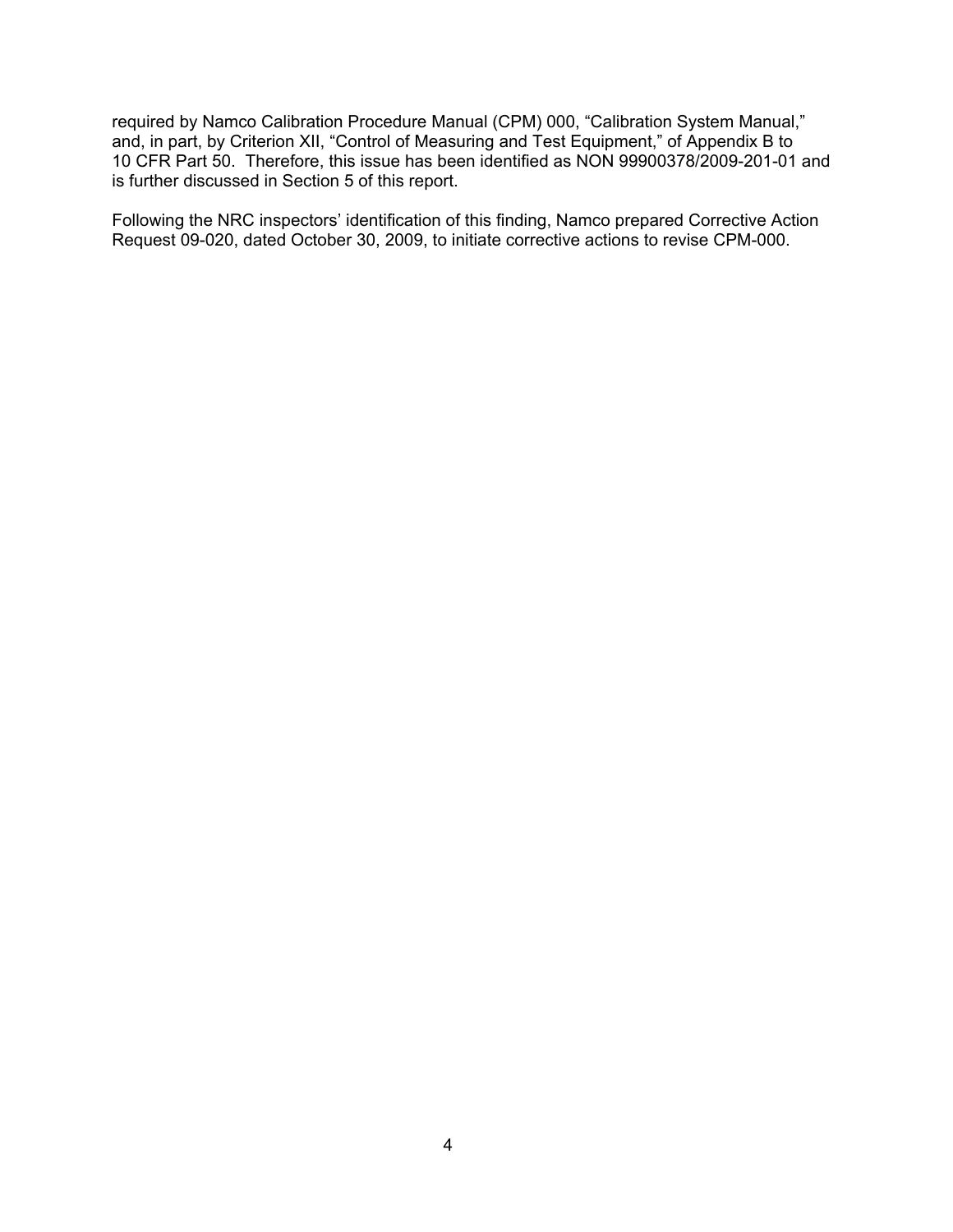# **REPORT DETAILS**

### 1. VIOLATION 99900378/2008-201-1

### a. Inspection Scope

The NRC inspectors reviewed Namco Control Corporation's (Namco) corrective action records, quality assurance (QA) program, implementing procedures, training records, and additional documents, as applicable, which were associated with the corrective actions Namco had implemented in response to Violation 99900378/2008-201-01 to verify compliance with the requirements of 10 CFR Part 21.

Within the scope of this area of the inspection the NRC inspectors reviewed the following procedures, records, and other documents:

- Namco Corrective Action Request (CAR) 08-015, dated April 24, 2008
- Namco Root Cause Analysis Quality Form (QF) 102, Revision B, dated February 2, 2009
- Namco Test Plan for Flaking Plating on Part EA184-4100, dated April 7, 2009
- Namco 10 CFR Part 21 Evaluation Committee Meeting Minutes for CAR 08-036, dated September 23, 2008
- Namco NSP Procedure 60-0012, "Reporting of Defects per 10 CFR Part 21," Revision G, dated April 29, 2008
- b. Observations and Findings

During the April 2008 inspection, the NRC inspectors identified Violation 99900378/2008-201-01 as a result of Namco's failure to provide appropriate guidance in NSP 60-0012 to perform an evaluation in order to determine if a deviation could create a substantial safety hazard (SSH) had it remained uncorrected. Additionally, Violation 99900378/2008-201-01 was issued because NSP 60-0012 failed to provide appropriate guidance for verification that the NRC Operations Center received a facsimile of a Part 21 issue, as required by 10 CFR Part 21. Namco initiated CAR 08-015 to address Violation 99900378/2008-201-01 and identified actions to prevent recurrence

The NRC inspectors reviewed CAR 08-015 to verify that it addressed reportability in accordance with 10 CFR Part 21. The NRC inspectors noted that the CAR addressed the issue of NRC facsimile receipt confirmation and contained corrective actions regarding the training of designated evaluation committee personal pertaining to the details contained in the revised procedure.

The NRC inspectors also reviewed Revision G to NSP 60-0012, and noted that Namco had added a step which provided greater direction and guidance to Namco's 10 CFR Part 21 evaluation committee. The NRC inspectors further noted that the revision also added Step 5.5, which specified Namco's responsibility to call the NRC in order to confirm delivery of all facsimiles.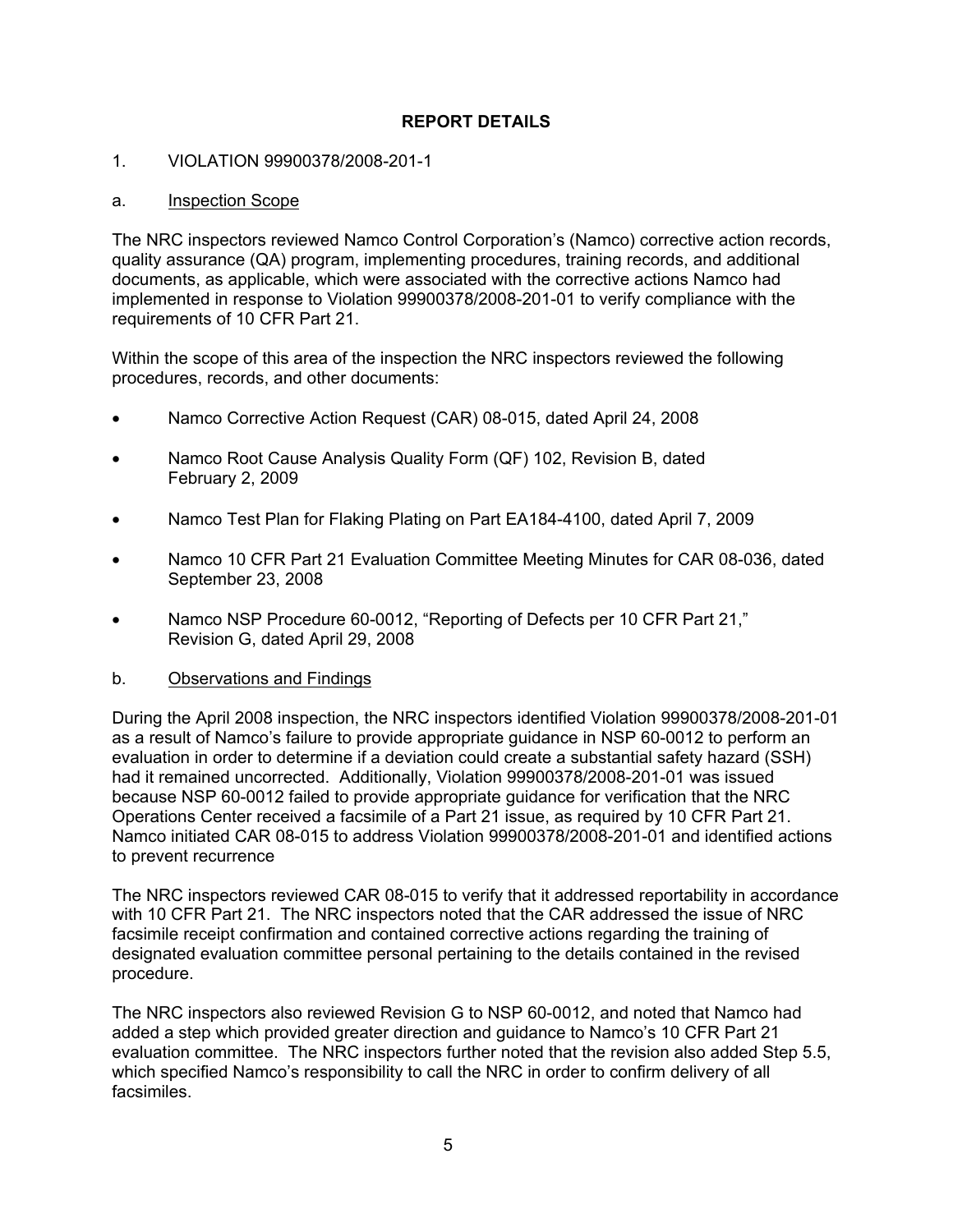The NRC inspectors sampled the implementation of the corrective actions by reviewing the referenced test plan, which Namco used to determine 10 CFR Part 21 reportability for an identified potential defect. The NRC inspectors noted that the test plan contained adequate information for allowing Namco's assigned evaluation committee to conduct a thorough assessment of the issue. The NRC inspectors also reviewed a newly created quality form, QF 102, which was used by Namco's evaluation committee to assess a potential SSH for "flaking plating." The NRC inspectors noted that the evaluation committee determined that the issue was not reportable.

The NRC inspectors also reviewed the referenced evaluation committee meeting minutes to assess CAR 08-036. The minutes provided details on Namco's use of clear room-temperature vulcanizing (RTV) sealant versus a normally applied white sealant and allowed for a thorough assessment of 10 CFR Part 21 reportability by Namco's evaluation committee. The committee determined that the issue was reportable. The NRC inspectors noted that Namco had performed all other 10 CFR Part 21 evaluation follow-up actions, including confirmation of a facsimile that Namco sent to the NRC.

### c. Conclusions

The NRC inspectors concluded that Namco adequately implemented the corrective actions specified in their letter to the NRC dated June 23, 2008 and in CAR 08-015. Therefore, Violation 99900378/2008-201-01 is closed.

- 2. VIOLATION 99900378/2008-201-02
- a. Inspection Scope

The NRC inspectors reviewed Namco's corrective action documents, training records, and additional documents associated with corrective actions that Namco implemented in response to Violation 99900378/2008-201-2.

- Namco Response Letter to the NRC, Appendix A, Item B, dated June 23, 2008
- Namco Response Letter to the NRC, Appendix A, Item A, dated August 8, 2008
- NRC Letter, "Namco's Response to U.S. Nuclear Regulatory Commission Inspection Report 99900378/2008-201, Notice of Violations and Notice of Nonconformance," dated July 29, 2008
- Namco CAR 08-016, dated April 24, 2008
- Namco PO PJS0834, dated June 9, 2008
- Namco PO PCO161367, dated April 28, 2009
- Namco PO PTA5373, dated August 27, 2009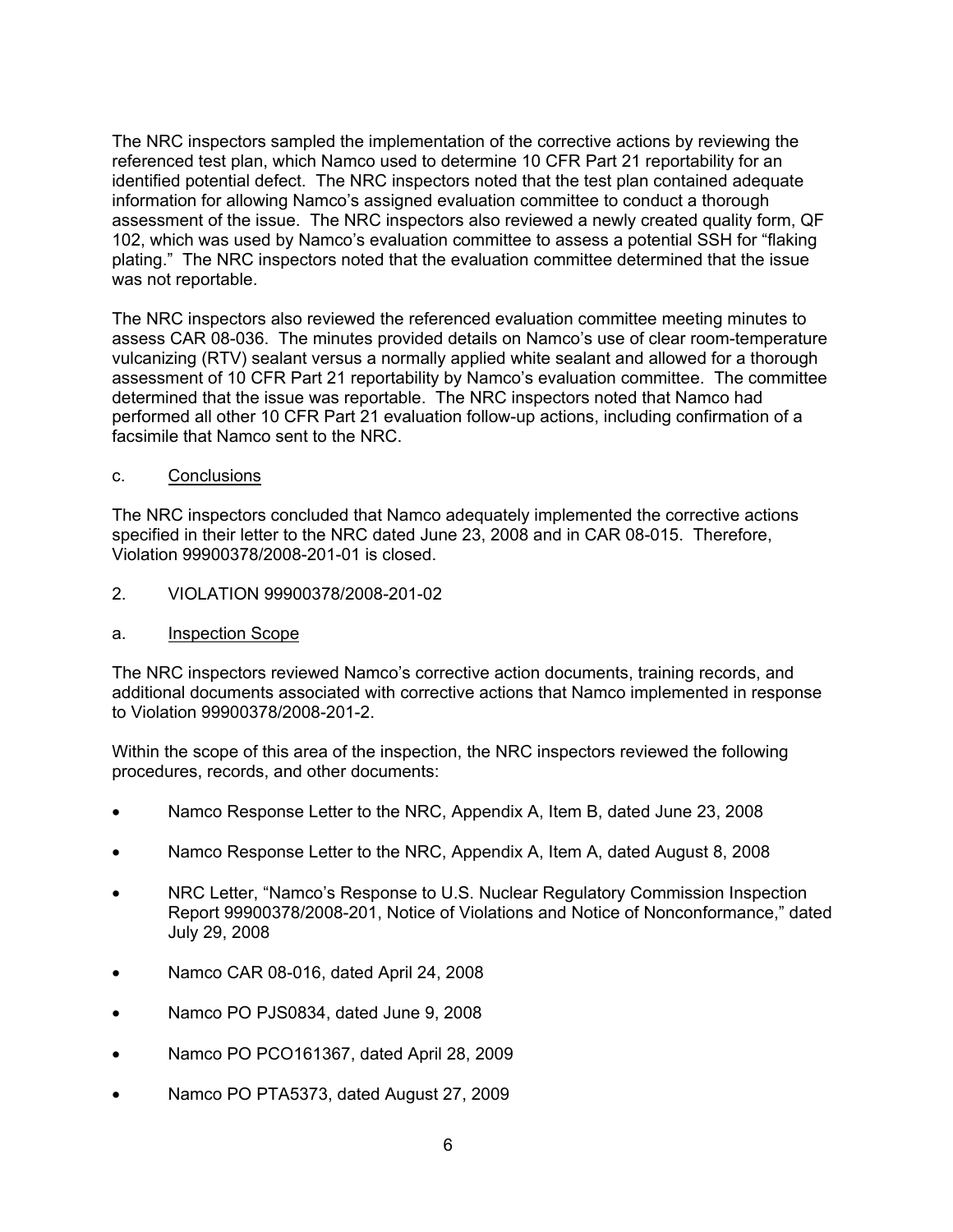- Namco PO PJS1073, dated August 14, 2008
- Namco PO PTA5409, dated September 6, 2009
- Namco QF 113, "Nuclear Qualified Purchase Order Quality Assurance Requirement (QAR) P-003," Revision A, issued March 2009
- Namco QF 114, "Outside Source Material Evaluation to NAMCO TS001 Requirements QAR's P-005," Revision A, issued March 2009
- Namco QF 101, "Training Sign-Off Sheet for Nuclear Purchase Orders," Revision A, issued February 2008
- b. Observations and Findings

During the April 2008 NRC inspection, the NRC inspectors identified Violation 99900378/2008- 201-02 because Namco issued three POs for nuclear-qualified parts to EGS, Inc. (EGS), and they issued two POs for material testing services to Applied Technical Service, Inc. (ATS), without specifying that the provisions of 10 CFR Part 21 applied. Both EGS and ATS are Namco qualified suppliers of nuclear material, equipment, and services under Appendix B to10 CFR Part 50.

Namco initiated CAR 08-016 to address Violation 99900378/2008-201-02 and to identify actions to prevent recurrence. Accordingly, Namco revised QARs P-003 and P-005 and incorporated them into Namco's purchasing system. Namco also revised the above referenced QF 113 and QF 114 to state that 10 CFR Part 21 is applicable. The NRC inspectors sampled the implementation of the corrective actions by reviewing QF 113 and QF 114 to verify that Namco had incorporated the appropriate requirements of 10 CFR Part 21. The NRC inspectors also reviewed a sample of POs that Namco issued since the April 2008 inspection to verify that they had actually translated the revised QARs into the POs. The NRC inspectors found that 10 CFR Part 21 was appropriately applied to all POs that Namco had sent to the P-003 and P-005 suppliers.

The NRC noted in its July 29, 2008, letter to Namco that they failed to address training to familiarize affected individuals with the new requirements implemented as part of their corrective actions. Namco's August 8, 2008, supplemental reply letter stated that training was conducted with all affected individuals. The NRC inspectors sampled the implementation of these subsequent corrective actions by reviewing a training record for purchasing entities and a training record for a purchaser who was new to his position since the time of the procedure change. The NRC inspectors also interviewed a Namco purchaser and quality engineer and confirmed that personnel understood the requirements of 10 CFR Part 21.

c. Conclusions

The NRC inspectors concluded that Namco adequately implemented the corrective actions specified in their letters to the NRC dated June 23, 2008 and August 8, 2008 and in CAR 08-016. Therefore, Violation 99900378/2008-201-02 is closed.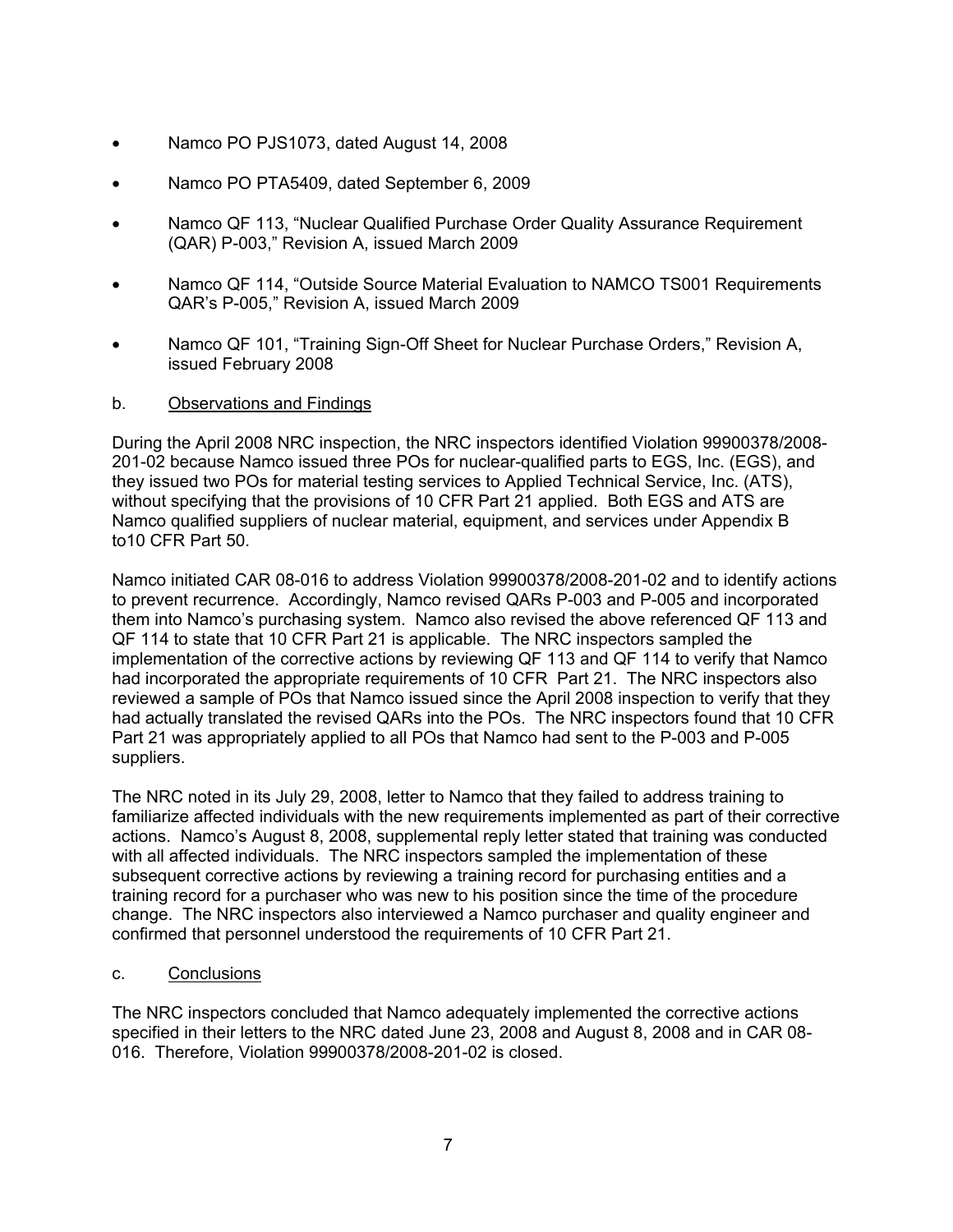### 3. NONCONFORMANCE 99900378/2008-201-03

### a. Inspection Scope

The NRC inspectors reviewed Namco's corrective and preventive actions associated with Nonconformance 99900378/2008-201-03. Specifically, the NRC inspectors reviewed Namco's procurement and purchasing documents and acceptance process of commercial-grade items (CGIs) for use as basic components to verify compliance with 10 CFR Part 21.

Within the scope of this area of the inspection, the NRC inspectors reviewed the following procedures, records, and other documents:

- Namco Response Letter to the NRC, Appendix B, Item A, dated June 23, 2008
- Namco Response Letter to the NRC, Appendix A, Item B, dated August 8, 2008
- NRC Letter, "Namco's Response to U.S. Nuclear Regulatory Commission Inspection Report 99900378/2008-201, Notice of Violations and Notice of Nonconformance," dated July 29, 2008
- Namco CGI Survey Checklist QF 107, Revision 5, issued May 2008
- Joslyn Clark Controls, Inc./Namco PO PMA3855 (Kerek Industries, Inc.), Revision 00, dated September 19, 2008
- Danaher Industrial Controls/Namco PO PTJ0076 (Newcomb Spring of Carolina), Revision 00, dated March 6, 2009
- Danaher Industrial Controls/Namco PO PRM1379 (Calibration Solutions, Inc.), Revision 00, dated June 1, 2009
- Danaher Industrial Controls/Namco PO PTA5352 (Stratford Metal Finishing), Revision 00, dated August 12, 2009
- Namco Qualified Products QCM, Section VII, "Control of Purchased Material and Services," Revision M, issued June 2007
- Namco Qualified Products QCM, Section IV, "Procurement Document Control," Revision M, issued June 2007
- Namco Quality Control Procedure QCP 002, Inspection and Dedication, Revision O, issued July 2009.
- b. Observations and Findings

During the April 2008 NRC inspection, the NRC inspectors identified Nonconformance 99900378/2008-201-03 because Namco's sampling practice for dedicating CGI did not provide reasonable assurance that all items received from its suppliers would conform to specification requirements. The NRC inspectors also issued this Nonconformance because Namco did not identify and formally impose the suppliers' programs/procedures that were to be used to control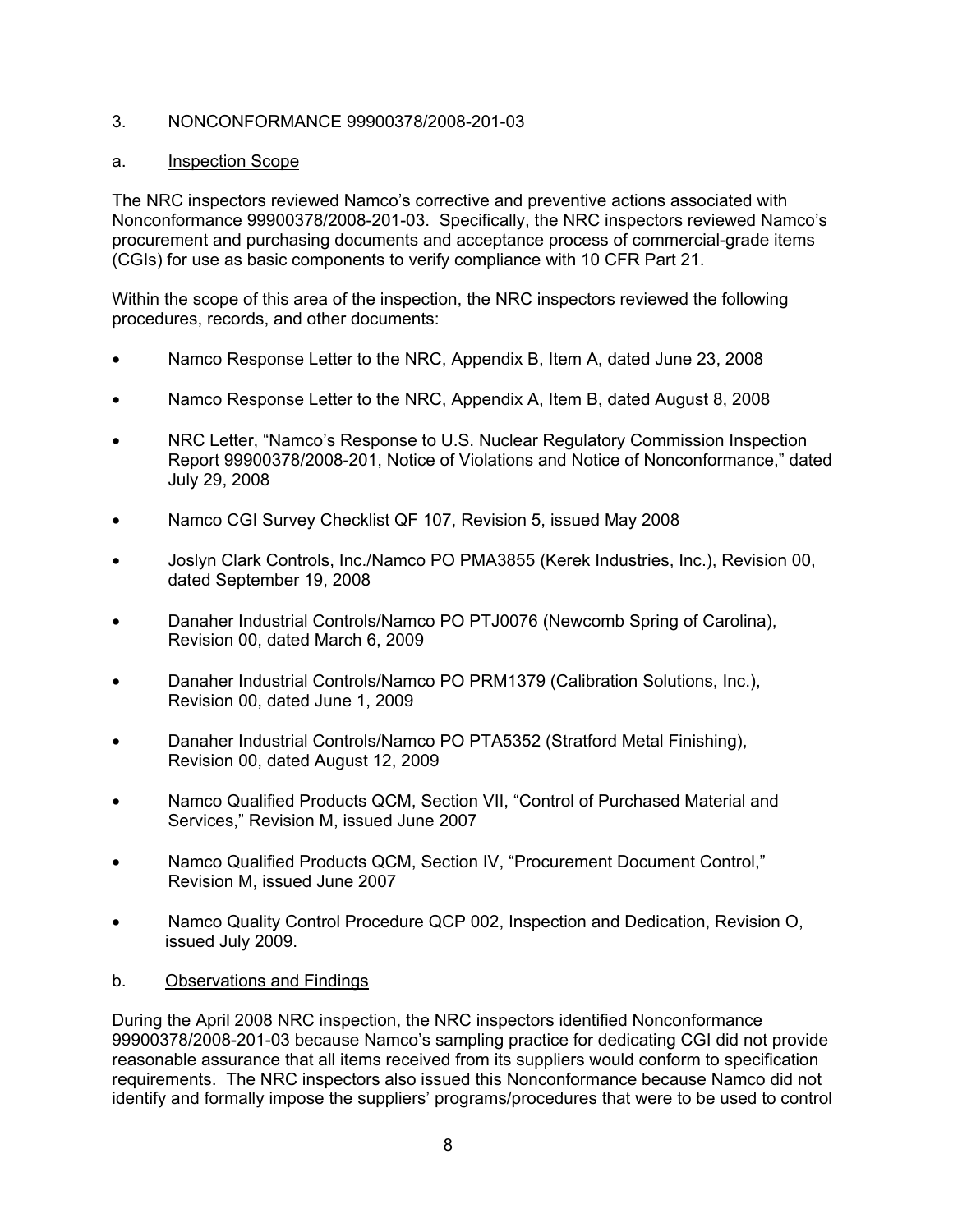identified critical characteristics in its procurement documents. Namco addressed this Nonconformance 99900378/2008-201-03 by revising the referenced QCP 002 and producing the referenced Namco CGI Survey Checklist QF 107.

The changes to QCP 002 included 1) clarifications to the procurement process including calibration services, 2) requirements for material testing, 3) requirements for independent laboratory testing, 4) requirements for critical characteristics, and 4) information for conducting receipt inspection destructive testing (i.e., bend and elongation tests).

The NRC inspectors reviewed QF 107, Namco's newly created CGI survey checklist. The inspectors concluded that the checklist appropriately covered the regulatory requirements and met the requirements of Namco's referenced QCMs.

### c. Conclusions

The NRC inspectors concluded that Namco adequately implemented the corrective actions specified in their letters to the NRC dated June 23, 2008 and August 8, 2008. Therefore, Nonconformance 99900378/2008-201-03 is closed.

4. NONCONFORMANCE 99900378/2008-201-04

### a. Inspection Scope

The NRC inspectors reviewed Namco's corrective action records, implementing procedures, and additional documents associated with Nonconformance 99900378/2008-201-04. Specifically, the NRC inspectors reviewed Namco's auditing procedures and recently performed Namco audit records and documents.

- Namco Response Letter to the NRC, Appendix B, Item B, dated June 23, 2008
- Namco CAR 08-017, dated April 24, 2008
- ATS Audit Report, conducted June 3–4, 2008
- Tool & Gage House, Inc., Audit Report, conducted June 10, 2008
- Calibration Solutions, Inc., Audit Report, conducted June 27, 2008
- Namco QF 46, "New or Revised Procedure Training," Revision C, issued December 2006
- Namco Qualified Products Quality Control Manual (QCM) Section VII, Control of Purchased Material and Services, Revision M, issued June, 2007
- Namco Qualified Products QCM, Section XVIII, "Audits," Revision M, issued June 2007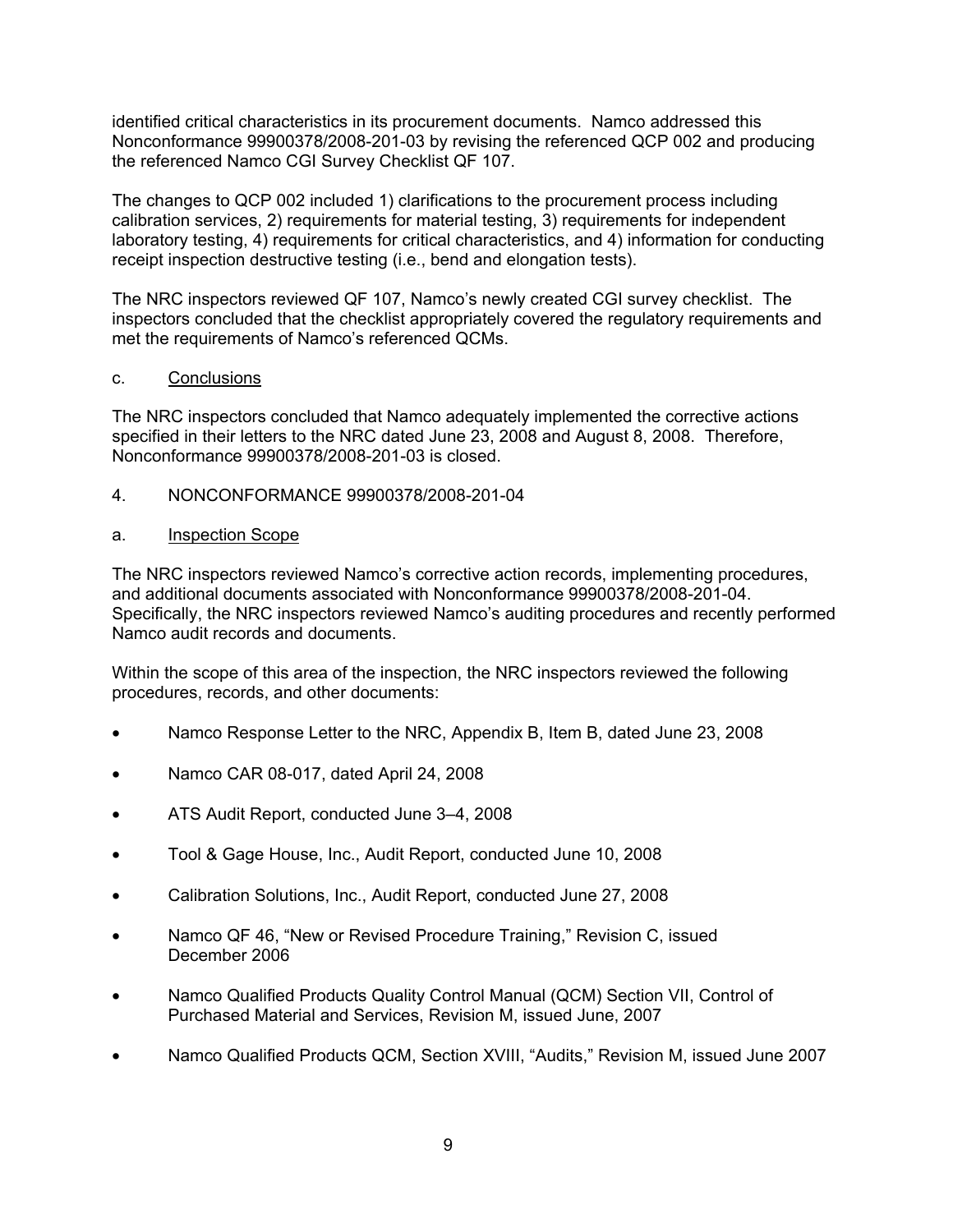- NSP Procedure 60-0006, "Guidelines for Auditing Quality Systems," Revision L, issued August 2007
- b. Observations and Findings

During the April 2008 NRC inspection, the NRC inspectors identified Nonconformance 99900378/2008-201-04 for Namco's failure to provide sufficient objective evidence in its external audit reports for its suppliers of nuclear material, equipment, and services to support the auditors' conclusions that the audited suppliers had programs that met the requirements of Appendix B to 10 CFR Part 50.

Namco initiated CAR 08-017 to address Nonconformance 99900378/2008-201-4 and to identify actions to prevent a recurrence. CAR 08-017 and Namco's reply dated June 23, 2008, to this Nonconformance stated that, although the suppliers met the requirements of Appendix B to 10 CFR Part 50, the audit reports could be improved. The NRC inspectors further noted that Namco had changed its standard to use NUPIC-type checklists for its audit and CGI survey reports.

The NRC inspectors sampled the implementation of the corrective actions by reviewing audit reports for suppliers of materials, equipment, and services identified on Namco's qualified suppliers list as listed on the previous page. The NRC inspectors confirmed that the auditors documented the results of the referenced audits using a NUPIC-style audit checklist for ATS and a commercial-grade calibration services checklist for Tool & Gage House, Inc., and Calibration Solutions, Inc. The NRC inspectors found that these checklists were completed with sufficient detail to support the auditors' conclusions. The inspectors further noted that Namco's audit process met its current guidance in NSP Procedure 60-0006 and the requirements of Appendix B to 10 CFR Part 50.

c. Conclusions

The NRC inspectors concluded that Namco adequately implemented the corrective actions specified in their letter to the NRC dated June 23, 2008. Therefore, Nonconformance 99900378/2008-201-04 is closed.

- 5. NONCONFORMANCE 99900378/2008-201-05
- a. Inspection Scope

The NRC inspectors reviewed Namco's corrective action records, implementing procedures, and additional documents associated with Nonconformance 99900378/2008-201-05. Specifically, the NRC inspectors reviewed Namco's procedures/guidance documents associated with their control of measuring and test equipment (M&TE) that are used for their nuclear products.

- Namco Response Letter to the NRC, Appendix B, Item C, dated June 23, 2008
- Namco CAR 08-017, dated April 24, 2008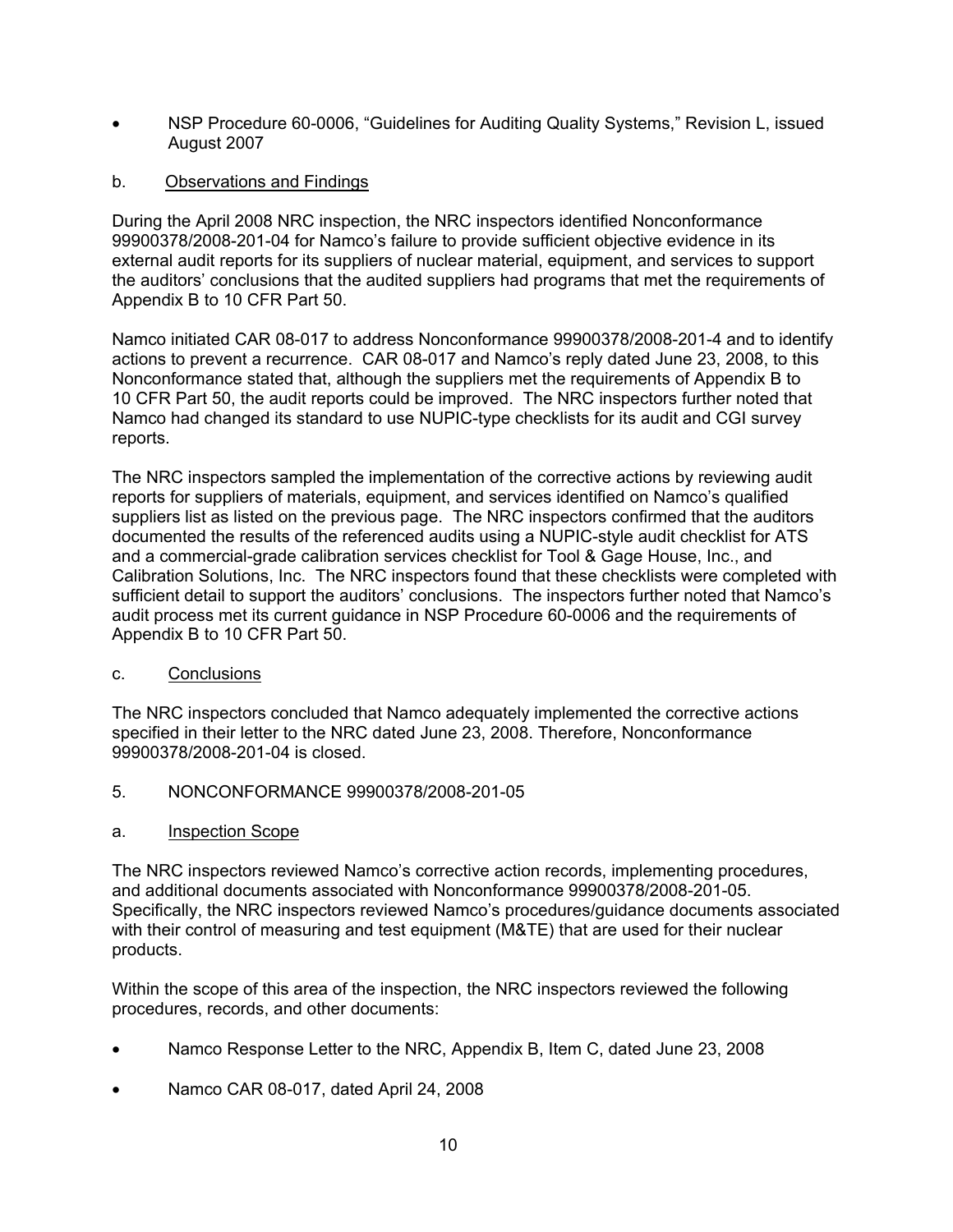- Namco CAR 08-018, dated April 24, 2008
- Namco CAR 09-020, dated August 30, 2009
- Calibration Procedure Manual (CPM) 000, "Calibration System Manual," Revision Y, dated April 14, 2009
- Excel spreadsheets for the calibration of bench micrometer BM-2, pin gage sets PGS-3A and PGS-5, caliper CAL-8, and micrometer MDC-1
- Calibration Solutions, Inc., Certificates of Calibration for multimeter ID43851245, dated March 24, 2009, and Hi-Pot ID1223, dated August 20, 2008
- Flowserve, Inc., PO 87201 for EA170 and EA180 switches, Assembly Inspection Record QF 24A, Revision I, dated September 15, 2009
- Tool & Gage House, Inc., Audit Report, conducted June 10, 2008
- Calibration Solutions, Inc., Audit Report, conducted June 27, 2008
- b. Observations and Findings

During the April 2008 NRC inspection, the NRC inspectors identified Nonconformance 99900378/2008-201-05 because they found that Namco failed to provide current and historical calibration records that were sufficient to support its calibration activities for measuring and test equipment (M&TE). Specifically, the NRC inspectors noted that historical calibration records for selected M&TE were unavailable at the time of the April 2008 inspection. Nonconformance 99900378/2008-201-05 was also issued because the NRC inspectors found that Namco's external audit reports of two commercial calibration suppliers were not thorough. The audits of Tool & Gage House, Inc., and Calibration Solutions, Inc., did not provide objective evidence to support the qualifications of the suppliers and the accuracy/adequacy of M&TE calibrated by these calibration service suppliers.

Namco initiated CAR 08-018 to address the lack of calibration records to support M&TE calibration elements of Nonconformance 99900378/2008-201-05 and to identify actions to prevent recurrence. CAR 08-018 and Namco's reply dated June 23, 2008, to Nonconformance 99900378/2008-201-05 stated that the database was used as the quality record for internal calibrations and that Namco procedure CPM-000 required more detail to provide adequate guidance.

The NRC inspectors reviewed CAR 08-028 and noted that Namco identified the cause of Nonconformance 99900378/2008-201-05 as the overwriting of previous M&TE records with new calibration records. The NRC inspectors sampled the implementation of the corrective actions for CAR 08-018 and noted that Namco's CPM-000 was revised to require that an electronic or printed record be filed for maintenance of prior calibration records. The NRC inspectors further noted that external calibration records were being maintained with a supplier-provided Certificate of Calibration.

Namco also initiated CAR 08-017 to address the inadequate external audit report elements of Nonconformance 99900378/2008-201-05 and to identify actions to prevent recurrence. CAR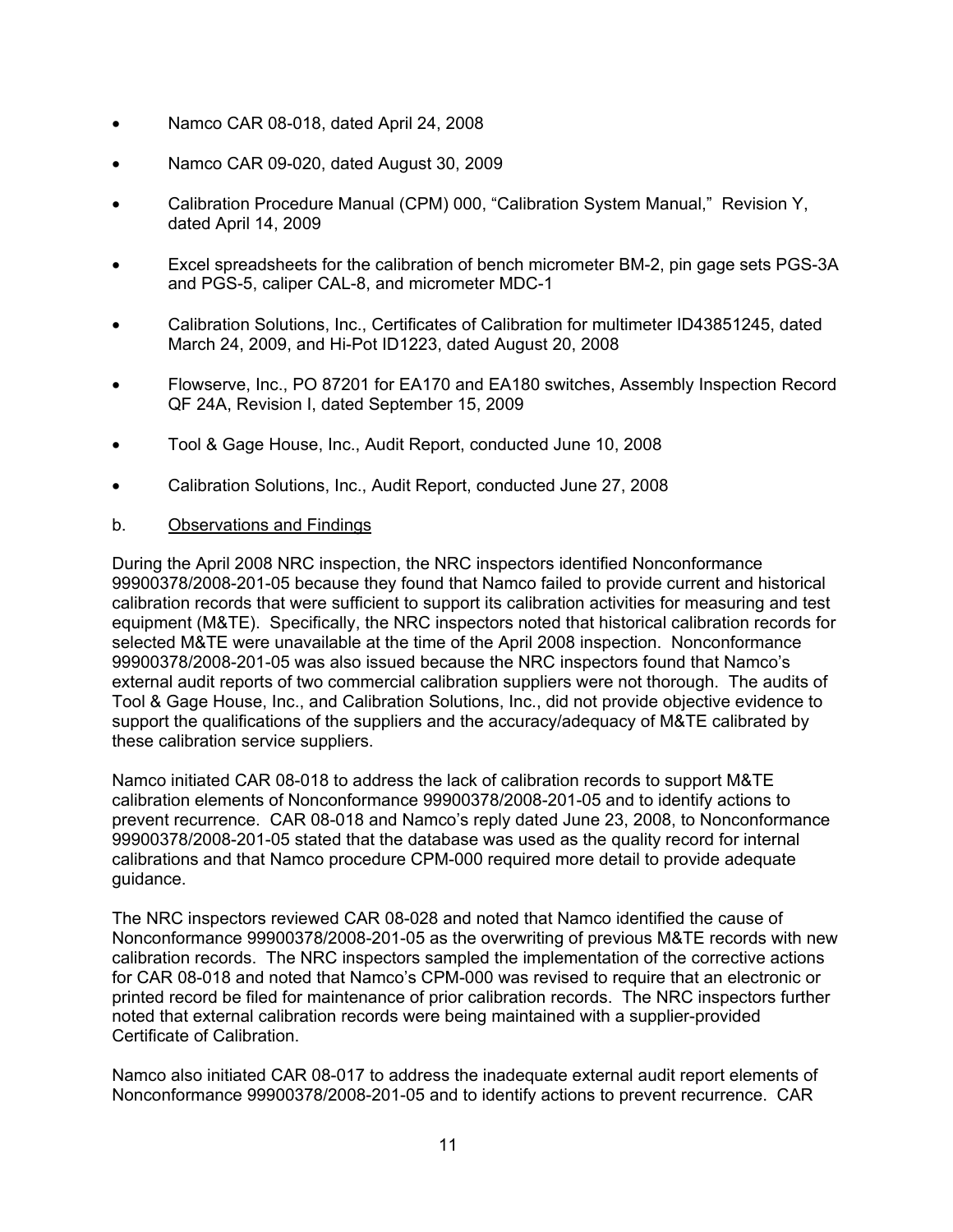08-017 and Namco's reply dated June 23, 2008, to Nonconformance 99900378/2008-201-05 stated that the checklist was missing as a result of human error and that the quality manager should have identified this error.

The NRC inspectors sampled the implementation of the corrective actions for CAR 08-017, and noted that Namco expedited scheduling of subsequent audits for the two referenced suppliers and performed the audits before the required timeframe of three years. Furthermore, the NRC inspectors noted that Namco had changed its standard to use a NUPIC-style commercial-grade calibration services checklist for future audit reports for calibration service suppliers. The NRC inspectors reviewed the two referenced supplier audit reports for commercial-grade calibration services and noted that these audit reports contained the NUPIC-style checklists and were completed with sufficient detail to support the Namco-contracted auditors' satisfactory findings.

During this follow-up inspection, the NRC inspectors toured Namco's production shop and reviewed a sample of calibration records for its M&TE. The selected M&TE included, (1) a bench micrometer BM-2, (2) pin gage sets PGS-3A and PGS-5, (3) caliper CAL-8, (4) micrometer MDC-1, (5) multimeter ID43851245, and (6) Hi-Pot ID1223.

The NRC inspectors noted that the selected M&TE had affixed labels indicating the current calibration status. The NRC inspectors also noted that the historic calibration records dating back to the previous NRC inspection were available in either Namco's database or in its hardcopy files. However, the NRC inspectors also noted that two of the selected tools—the caliper and the multimeter—had lapses in their calibration history. Namco's quality manager informed the NRC inspectors that Namco had allowed some the M&TE calibrations to expire during a recent consolidation of its facilities and that Namco had properly marked and segregated those tools.

The NRC inspectors noted that Namco's CPM-000, Section 9.1, Revision Y, included requirements for M&TE that are found to be out of calibration or beyond their recalibration dates. Section 9.3 of CPM-000 stated that Namco's inspector shall annotate the record for M&TE identified in Section 9.1 with an appropriate status code. After questioning by the NRC inspectors, Namco's quality manager told the inspectors that Namco had not been routinely using this step in its procedure. During the exit meeting, Namco informed the NRC inspectors that it had initiated CAR 09-020 to address this NON.

Namco concluded, in CAR 09-020, that out-of-calibration tools had not been used during the calibration lapses because Namco calibration verification records document the current calibration status during production. The NRC inspectors sampled the use of a calibration verification record contained in the referenced assembly inspection record for Flowserve, Inc., PO 87201 for EA180 limit switches, dated September 15, 2009. The inspectors concluded that the calibration for the M&TE used for these products were within the appropriate timeframes.

### c. Conclusions

The NRC inspectors concluded that Namco adequately implemented the corrective actions specified in their letter to the NRC dated June 23, 2008 and in CARs 08-017 and 08-018. Therefore, Nonconformance 99900378/2008-201-05 is closed.

The NRC inspectors found that Namco failed to properly annotate the calibration records for nuclear product M&TE that went beyond their required recalibration dates. This failure was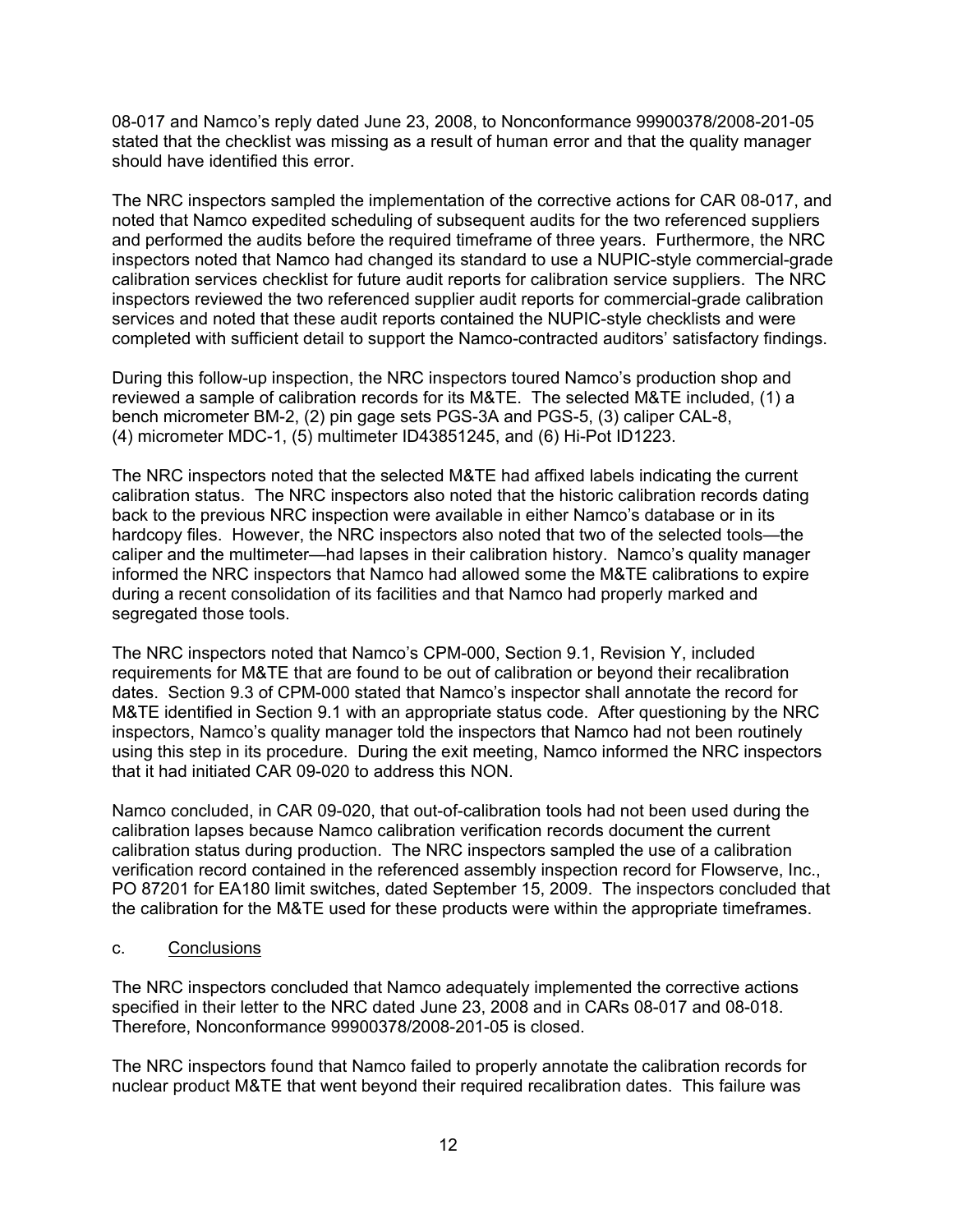contrary to Namco's calibration system manual and to the requirements of Appendix B to 10 CFR Part 50. Therefore, Nonconformance 99900378/2009-201-01 was issued.

### 6. NONCONFORMANCE 99900378/2008-201-06

#### a. Inspection Scope

The NRC inspectors reviewed Namco's corrective actions, implementing procedures, and additional documents associated with Nonconformance (NON) 99900378/2008-201-06.

Within the scope of this area of the inspection, the NRC inspectors reviewed the following procedures, records, and other documents:

- Namco Response Letter to the NRC, Appendix B, Item D, dated June 23, 2008
- Namco CAR 07-062, dated November 2, 2007
- Namco CAR 07-068, dated December 12, 2007
- Namco CAR 07-069, dated December 12, 2007
- Namco CAR 08-001, dated January 15, 2008
- Namco CAR 08-015, dated April 24, 2008
- Namco CAR 08-036, dated September 22, 2008
- Namco Qualified Products QCM, Section XVI, "Corrective Action," Revision N, issued March 2009
- NSP Procedure 60-0011, "Corrective Action Requests," Revision H, issued March 2009

#### b. Observations and Findings

During the April 2008 NRC inspection, the NRC inspectors identified Nonconformance 99900378/2008-201-06 because they found that Namco closed four CARs without objective evidence indicating that it had completed the identification and documentation of conditions adverse to quality, causes of the conditions, and specific corrective actions taken.

The NRC inspectors sampled the implementation of Namco's corrective actions by reviewing newly issued CARs 08-015 and 08-036. The NRC inspectors noted that these CARs contained descriptions of conditions adverse to quality, causes of the conditions, interim actions required, and corrective actions necessary to prevent a recurrence. The NRC inspectors further noted that response dates for completion of the CARs were within a prescribed 30-day time period.

The NRC inspectors also reviewed NSP procedure 60-0011, Revision G, and noted a new step requiring a determination for 10 CFR Part 21 evaluation and notification when processing a CAR. The NRC inspectors noted that Namco's quality manager and engineering representative were assigned the responsibility of making the Part 21 determination. The NRC inspectors further noted that all of the reviewed CARs, issued after June 2008, adhered to guidance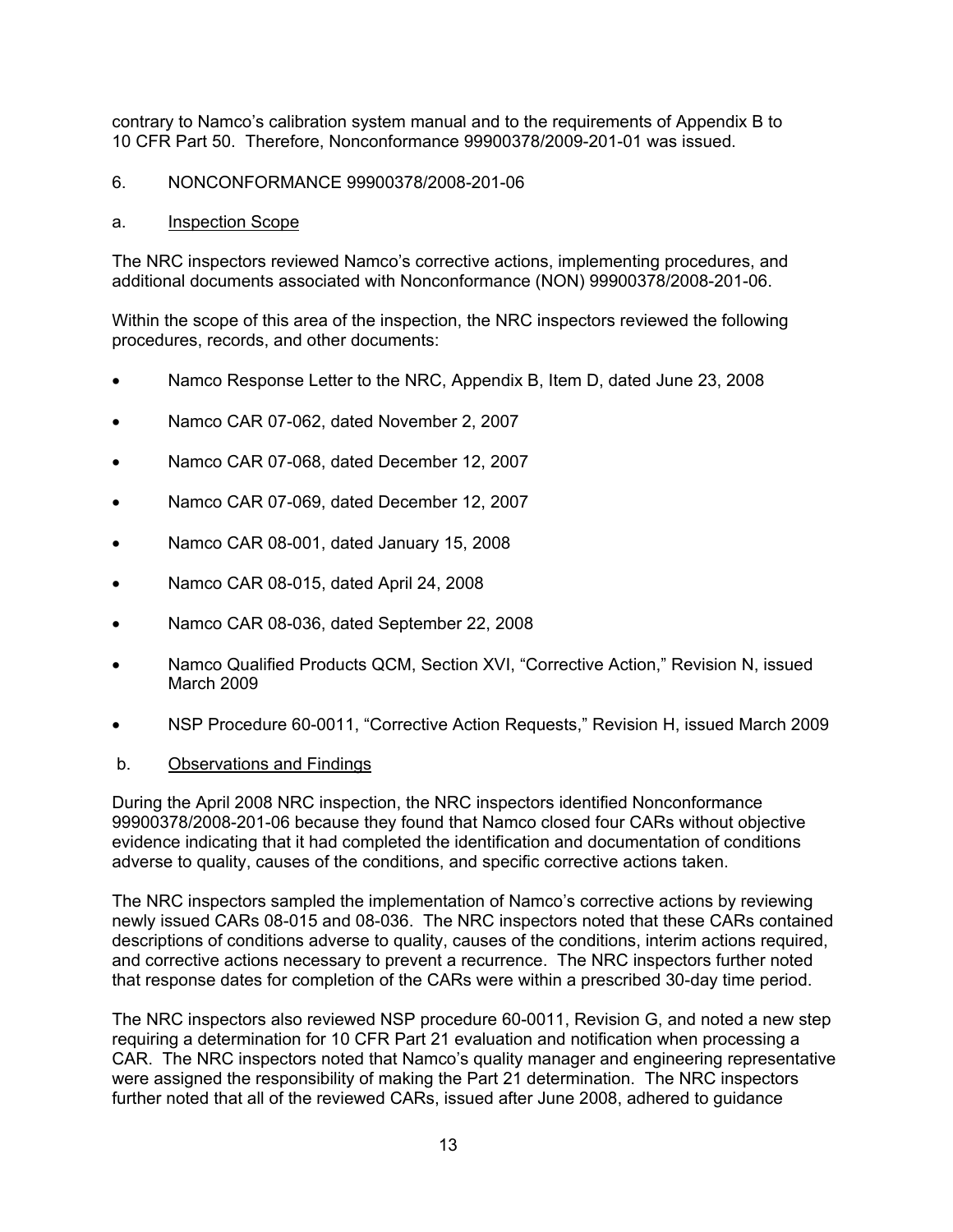contained in NSP procedure 60-0011 and that all of the CARs contained appropriate objective evidence.

c. Conclusions

The NRC inspectors concluded that Namco adequately implemented the corrective actions specified in their letter to the NRC dated June 23, 2008. Therefore, Nonconformance 99900378/2008-201-06 is closed.

7. NONCONFORMANCE 99900378/2008-201-07

# a. Inspection Scope

The NRC inspectors reviewed Namco's corrective action records, implementing procedures, and additional documents associated with Nonconformance 99900378/2008-201-07. Specifically, the NRC inspectors reviewed Namco's procedures and other documents associated their processing of customer POs, receipt of components/parts and their handling of certificates of compliance (CoCs).

- Namco Response Letter to the NRC, Appendix B, Item E, dated June 23, 2008
- Namco CAR 08-014, dated April 23, 2008
- Namco QF 101, "Training Sign-Off Sheet for NSP 10-0001, NSP 60-0016, and NSP 60-0008," issued March 2009
- Weir PO 225316 and the associated Certificate of Compliance, dated March 18, 2008, and May 7, 2008, respectively
- Flowserve, Inc., PO 87201 and the associated Certificate of Compliance, dated September 15, 2009
- PPL Corporation (PPL) PO 467887 and the associated Certificate of Compliance, dated September 15, 2009
- NSP Procedure 10-0001, "Customer Purchase Order Entry," Revision M, issued July 2009
- NSP Procedure 60-0008, "Issuing Certificates of Conformance or Compliance (CoC)," Revision H, issued March 2009
- NSP Procedure 60-0016, "Processing Customer Order[s] for Qualified Products," Revision E, issued March 2009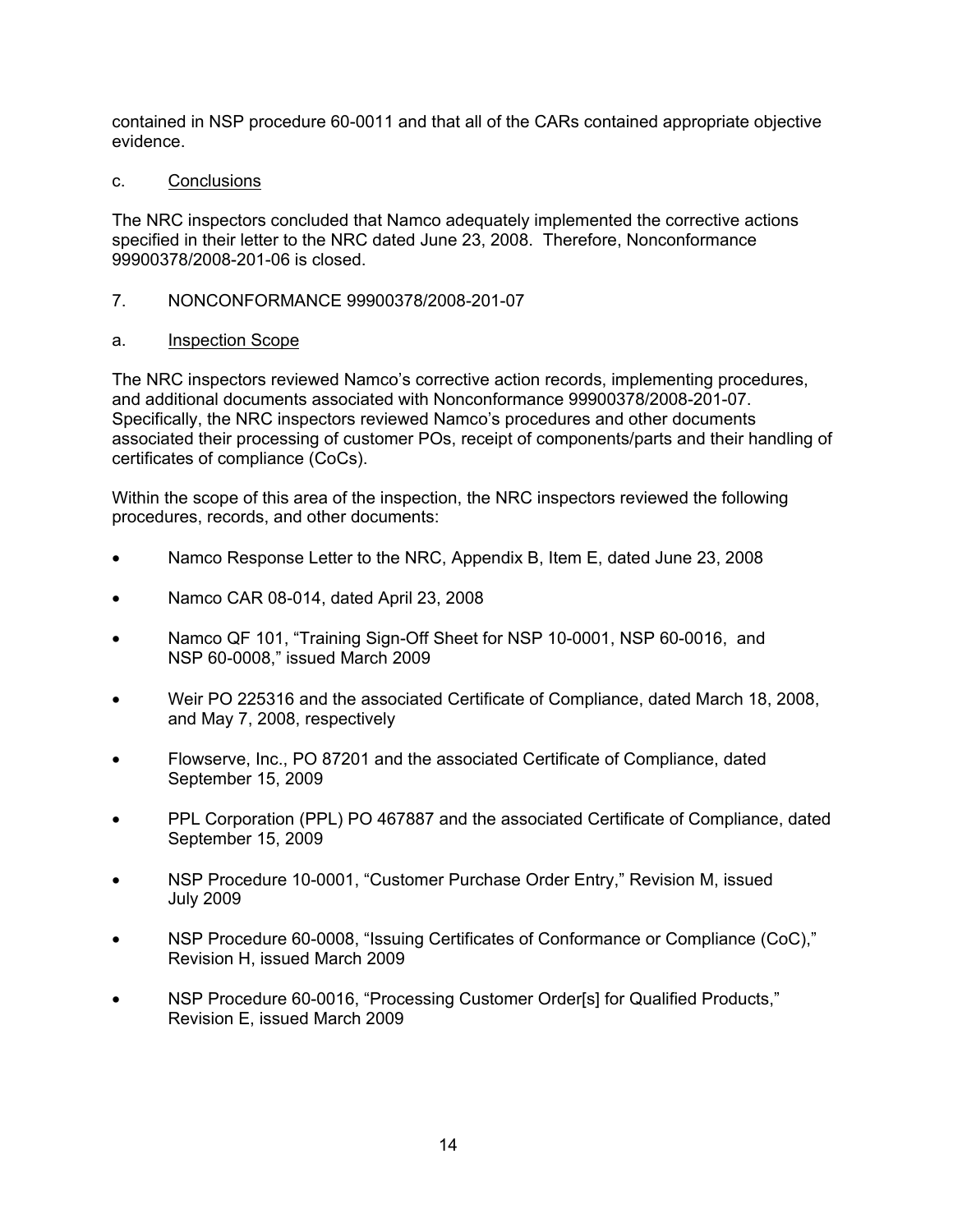## b. Observations and Findings

During the April 2008 NRC inspection, the NRC inspectors identified Nonconformance 99900378/2008-201-07 because Namco improperly addressed an order and request that was received from Weir Valves & Controls (Weir). Specifically, the order required the use of an RX465 M-type glass-filled phenolic contact carrier for testing of Namco's limit switches. During the April 2008 inspection, the NRC inspectors discovered, in a Namco Qualification Test Report, that Namco had actually qualified their limit switches using an RX865 M-type glass-filled phenolic contact carrier rather than the requested RX465 carrier.

Namco initiated CAR 08-014 to address Nonconformance 99900378/2008-201-07 and to identify actions to prevent recurrence. The NRC inspectors noted that CAR 08-014 and Namco's June 23, 2008, reply to Nonconformance 99900378/2008-201-07 indicated that the conflicting material numbers were described as typographical errors. In the CAR, Namco documented that they confirmed with Weir that the mistake was a typographical error and also described actions to correct the documentation.

The NRC inspectors sampled the implementation of Namco's corrective actions by reviewing the revised PO 225316 and the associated CoC. The NRC inspectors verified that the correct material number was assigned. Additionally, the NRC inspectors reviewed Flowserve, Inc.'s POs 87201 and PPL PO 467887, and the associated CoCs to further verify that order requirements were properly translated. The NRC inspectors did not find any other discrepancies.

CAR 08-014 indicated that Namco had conducted training associated with the issue and associated with NSP Procedures 10-0001, 60-0016, and 60-0008. The NRC inspector also noted that Namco performed a random audit of 25 other POs to verify that there were other discrepancies. Namco did not find any other discrepancies.

c. Conclusions

The NRC inspectors concluded that Namco adequately implemented the corrective actions specified in their letter to the NRC dated June 23, 2008 and in CAR 08-014. Therefore, Nonconformance 99900378/2008-201-07 is closed.

# 8. NONCONFORMANCE 99900378/2008-201-08

### a. Inspection Scope

The NRC inspectors reviewed Namco's corrective actions, implementing procedures, and additional documents associated with Nonconformance 99900378/2008-201-08. Specifically, the NRC inspectors reviewed Namco's procedures and other documents associated their document control program and, in particular, handling of controlled documents and revisions.

- Namco Response Letter to the NRC, Appendix B, Item F, dated June 23, 2008
- Namco Response Letter to the NRC, Appendix A, Item C, dated August 8, 2008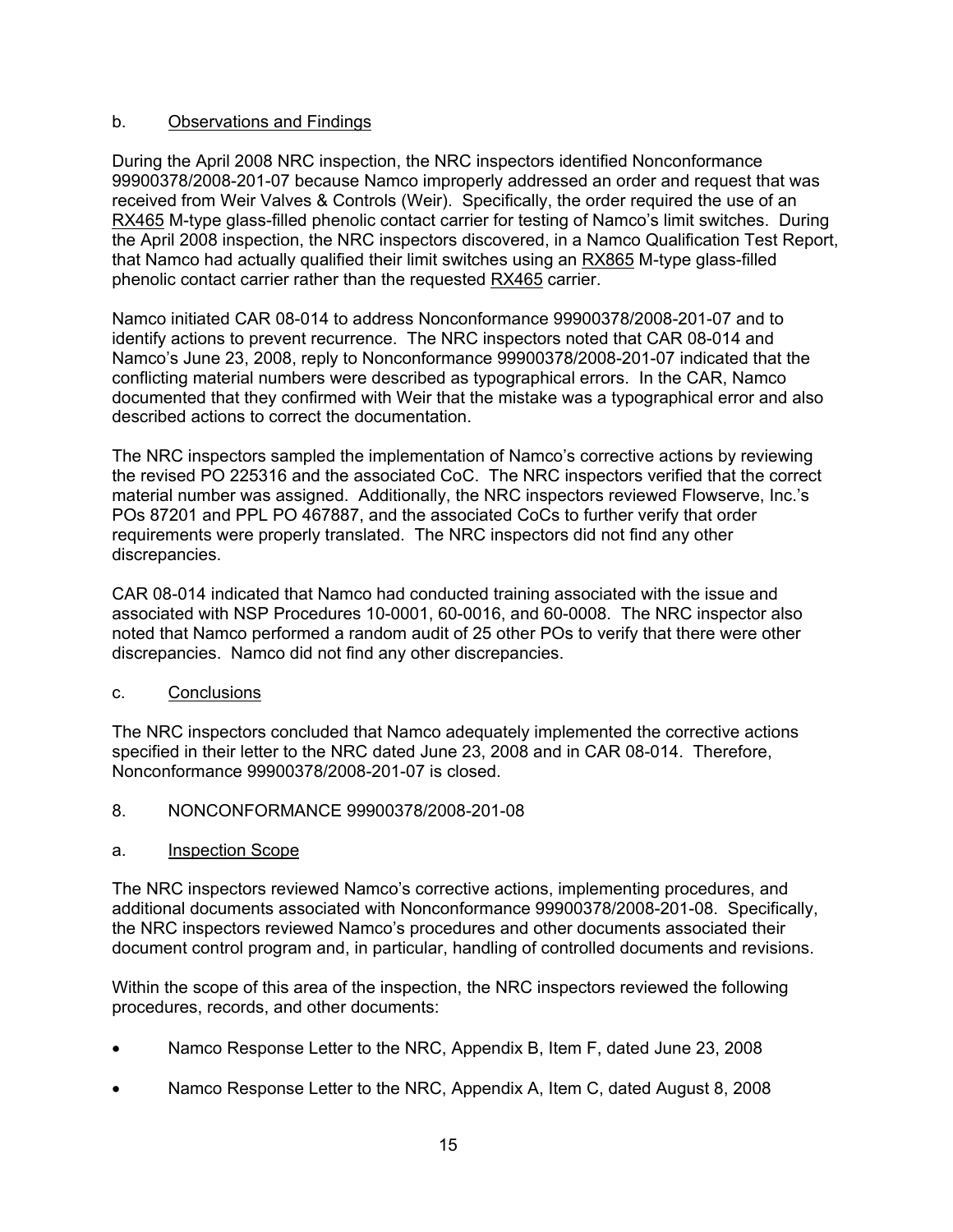- NRC Letter, "Namco's Response to U.S. Nuclear Regulatory Commission Inspection Report 99900378/2008-201, Notice of Violations and Notice of Nonconformance," dated July 29, 2008
- Namco QCP 009, "Control of Forms," Revision C, dated July 7, 2009
- Namco Qualified Products QCM, Section VI, "Document Control," Revision N, issued March 2009
- NSP Procedure 60-0013, "Control of Quality Program Documents," Revision F, issued May 2008
- NSP Manual, Table of Contents, Revision Record, Revision BJ, issued July 2008

### b. Observations and Findings

During the April 2008 NRC inspection, the NRC inspectors identified Nonconformance 99900378/2008-201-08 because Namco's document control program was inadequate and failed to meet prescribed standards, procedures, and regulations. Specifically, Namco did not (1) provide formal identification of controlled documents, (2) provide accurate revision numbers of its revision records, (3) maintain a list of controlled copies of its documentation, (4) appropriately file the latest approved revisions of documents, and (5) maintain a master copy of its quality forms in its records storage area.

The NRC inspectors reviewed Namco's response letters dated June 23, 2008, and August 8, 2008; sampled the implementation of Namco's corrective actions; and noted the following:

- (1) The formal identification issue occurred because Section 8.4.2 of NSP Procedure 60-0013 required an assignment of unique numbers to quality manuals that were provided to organizations outside of Namco in order to designate these manuals as controlled copies. NSP Procedure 60-0013 further required controlled copies of its quality manuals to be located in a storage area within its designated inspection area. As a corrective action, Namco stamped its controlled documents as "controlled". Namco also revised NSP Procedure 60-0013 in order to include clear guidance on the use of its controlled stamp. The NRC inspectors confirmed Namco's corrective actions by reviewing a random selection of Namco's controlled documents and by verifying the prescribed NSP procedure 60-0013 guidance changes had be implemented.
- (2) Namco classified the inaccurate revision numbers as human performance issues. Namco corrected its revision records to match existing procedure revision levels. The NRC inspectors further noted that Namco also reviewed the revision records to ensure that they matched each individual procedure. The NRC inspectors confirmed Namco's corrective actions by comparing a random selection of individual procedure revision numbers with the revision record levels reflected in the NSP Manual table of contents.
- (3) Namco did not maintain a list of controlled copies for some of it's documents because Namco stated that its current practice is to use the table of contents contained in their NSP Manual as the list. Namco further stated that guidance contained in NSP Procedure 60-0013 did not match their current practice. The NRC inspectors reviewed the NSP Manual and confirmed, by sample, that Namco had listed its controlled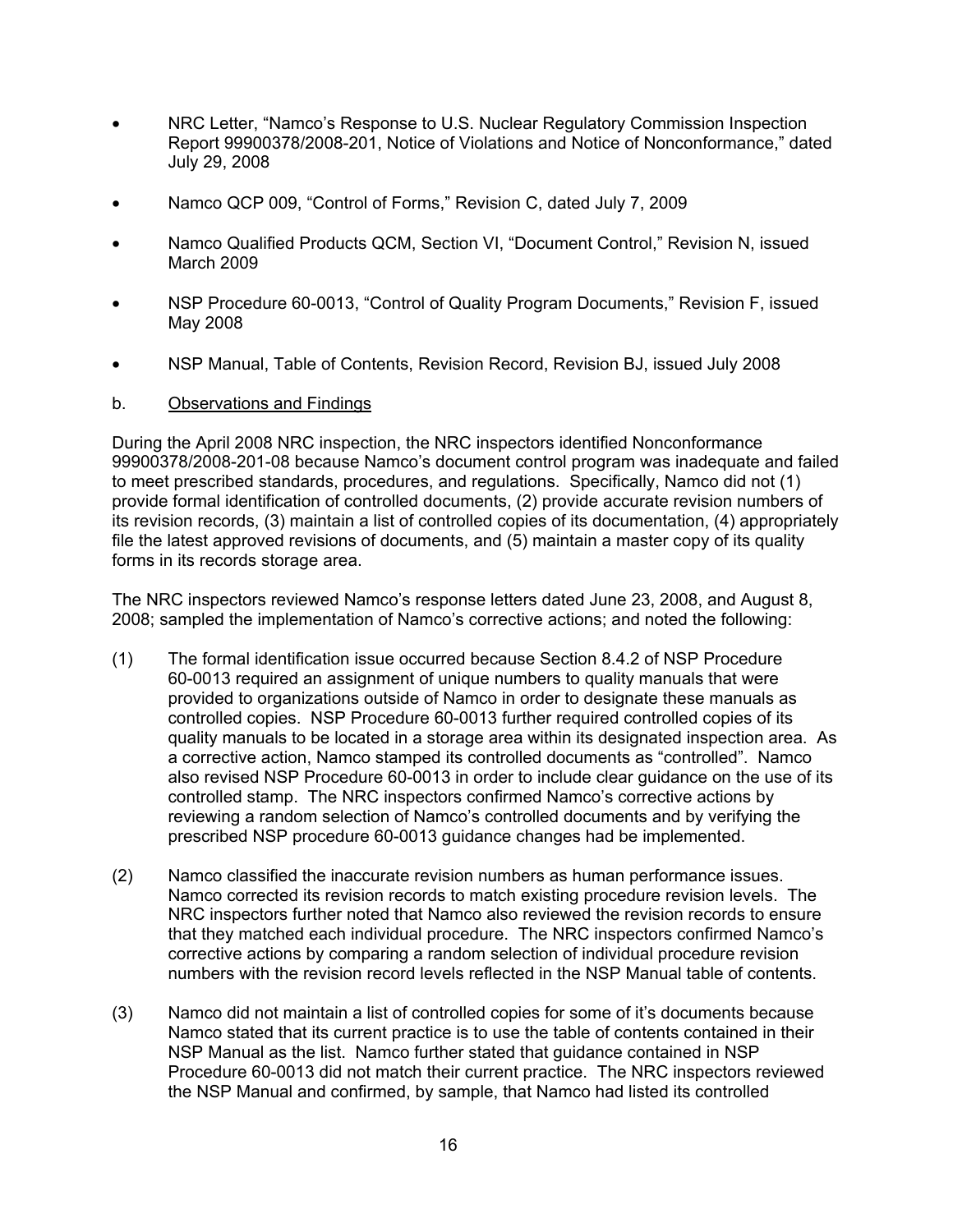documents. The NRC inspectors also confirmed that the quality manager maintained a separate list of Namco controlled documents and that the manager's list was identical to the list on file. The NRC inspectors further confirmed that the lists were stored both internally and externally to Namco's Elizabethtown facility.

- (4) Namco reviewed each filing of superseded hardcopy revisions of NSP documents and classified them as human performance issues. The NRC inspectors confirmed Namco's corrective actions by noting that only the latest approved revisions are filed and that superseded revisions were routinely destroyed. Namco currently performs such actions for both its electronically stored and hardcopy stored and filed documents.
- (5) Namco reviewed each failure to maintain master copies of its QFs as required by QCP 009 and classified them as human performance issues. Namco contended that the new quality manager had overlooked this procedural requirement. Namco proposed, as a corrective action, to create and store a master copy of the QFs in its records storage area and to also create a separate list of controlled documents that its quality manager would maintain. The NRC inspectors confirmed that Namco produced and stored a master copy of the QFs in Namco's records storage area. They also confirmed that Namco's quality manager maintained a separate list of controlled documents.
- c. Conclusions

The NRC inspectors concluded that Namco adequately implemented the corrective actions specified in their letters to the NRC dated June 23, 2008 and August 8, 2008. Therefore, Nonconformance 99900378/2008-201-08 is closed.

- 9. NONCONFORMANCE 99900378/2008-201-09
- a. Inspection Scope

The NRC inspectors reviewed Namco's corrective action records, implementing procedures, and additional documents associated with Nonconformance 99900378/2008-201-09. Specifically, the NRC inspectors reviewed a revised Namco training procedure and required training documentation

- Namco Response Letter to the NRC, Appendix B, Item G, dated June 23, 2008
- Namco Response Letter to the NRC, Appendix A, Item D, dated August 8, 2008
- NRC Letter, "Namco's Response to U.S. Nuclear Regulatory Commission Inspection Report 99900378/2008-201, Notice of Violations and Notice of Nonconformance," dated July 29, 2008
- Namco CAR 08-023, dated April 24, 2008
- Namco QF 46, "New or Revised Procedure Training," Revision C, issued December 2006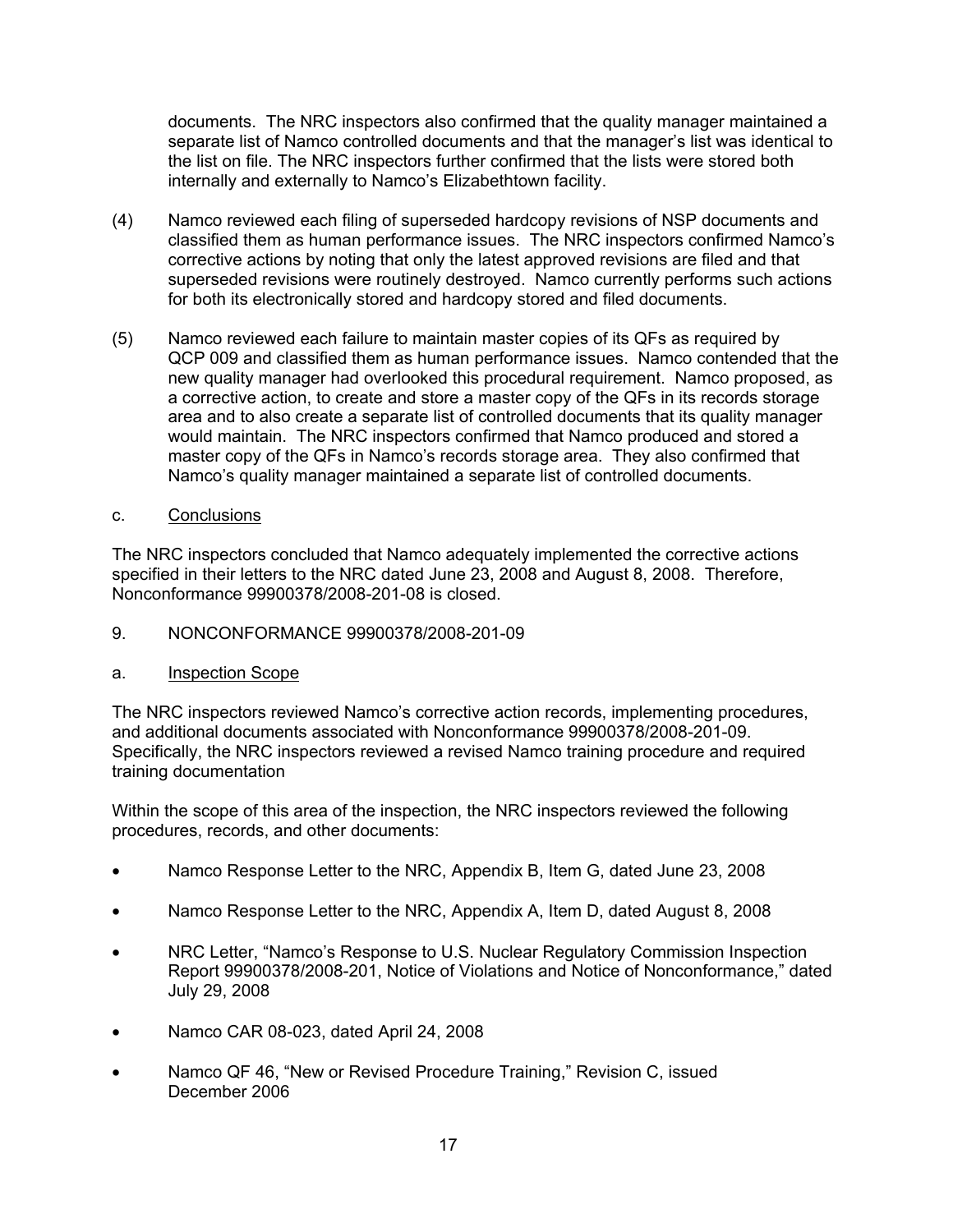- Namco QF 47, "Nuclear Awareness Training," Revision D, issued July 2006
- Namco QF 44, "Inspector Qualifications," Revision C, issued April 2008
- Namco QF 101, "Training Signoff," Revision A, issued February 2008
- Namco QF 106, "Training Record," Revision A, issued April 2008
- NSP Procedure 60-0009, Procedure for Personnel Training and Qualification, Revision M, issued March, 2009.

### b. Observations and Findings

During the April 2008 NRC inspection, the NRC inspectors identified Nonconformance 99900378/2008-201-09 because they found that Namco's procedure NSP 60-0009 only identified training and qualification requirements for assembly, inspection, quality testing, and audit personnel but did not provide for the training of all quality department associates. Namco's QCM required such training. The NRC inspectors also noted that certain preassembly and assembly personnel did not have their required training documented. This documentation is also a requirement found in NSP 60-0009.

Namco initiated CAR 08-023 to address Nonconformance 99900378/2008-201-09 and to identify actions to prevent recurrence. Namco's reply to Nonconformance 99900378/2008-201- 09, dated June 23, 2008 and the CAR attributed this Nonconformance to recordkeeping issues that had been corrected. However, the NRC further noted that Namco did not thoroughly address the discrepancy between the Namco's QCM and NSP 60-0009 in the NRC letter dated July 29, 2008. Accordingly, Namco's subsequent supplemental reply to the NON, dated August 8, 2008, indicated that Namco had revised the procedure to include all quality department personnel.

The NRC inspectors sampled the implementation of Namco's corrective actions by reviewing NSP 60-0009 to verify that Namco had incorporated training and qualification requirements for all quality personnel into the procedure. The NRC inspectors noted that Namco had revised NSP 60-0009 to define minimum qualification requirements for personnel whose activities affect qualified products.

The NRC inspectors also reviewed the training records for the Namco staff referenced in CAR 08-023. The NRC inspectors reviewed samples of the training documentation for six personnel who work on qualified products and for a contracted Namco supplier auditor. The NRC inspectors verified that Namco had properly documented the required training as complete. The NRC inspectors did not find any other significant training documentation issues.

### c. Conclusions

The NRC inspectors concluded that Namco adequately implemented the corrective actions specified in their letters to the NRC dated June 23, 2008 and August 8, 2008 and in CAR 08-023. Therefore, Nonconformance 99900378/2008-201-09 is closed.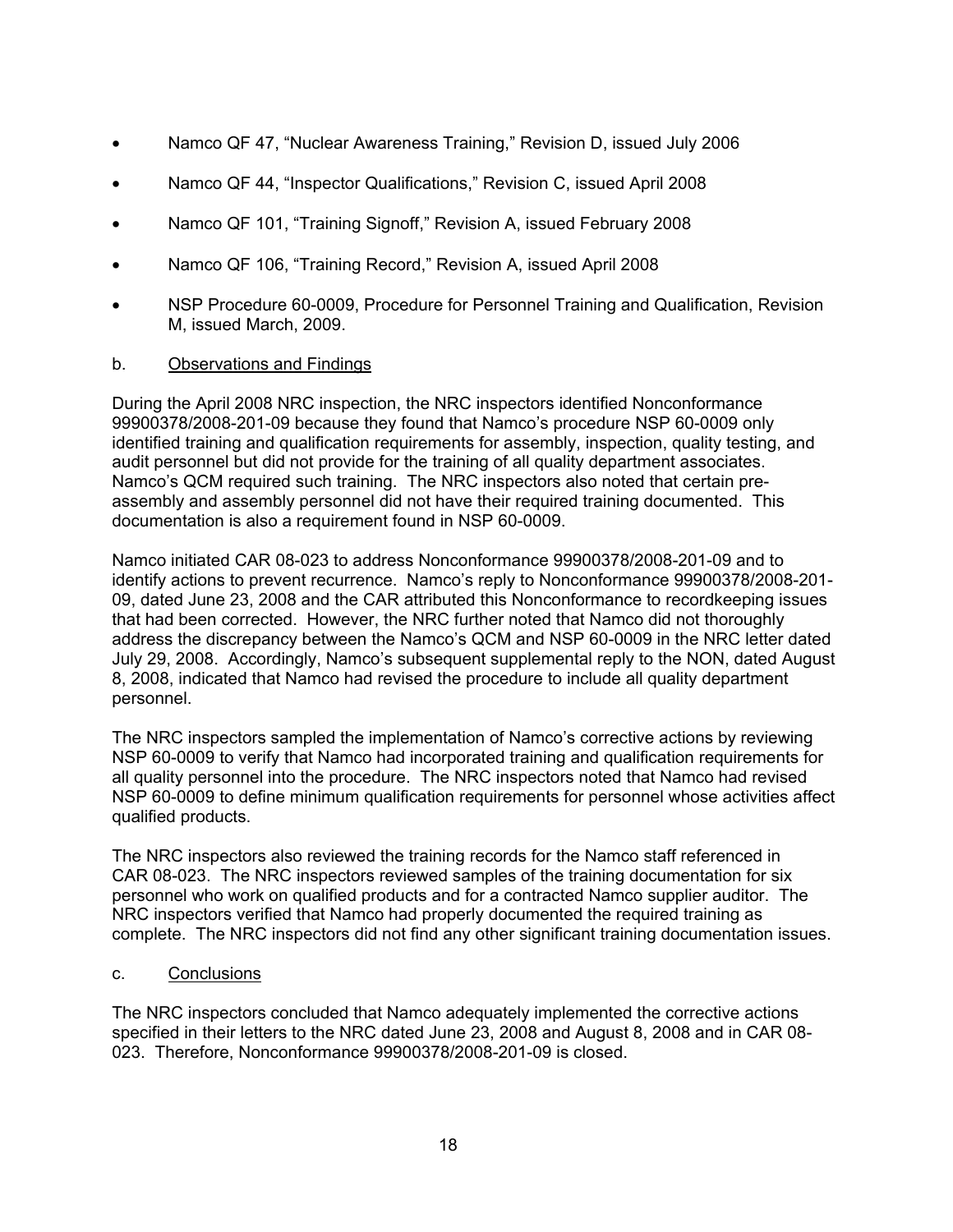# 10. ENTRANCE AND EXIT MEETINGS

On October 29, 2009, the NRC inspectors discussed the scope of the inspection with Ken Gould, Namco Quality Manager; Robert Charles, Senior Quality Engineer; and Namco personnel. On October 30, 2009, the NRC inspectors presented the inspection results and observations during an exit meeting with Ken Gould, Robert Charles, and Namco personnel. A list of entrance/exit meeting attendees is included as an attachment to this report.